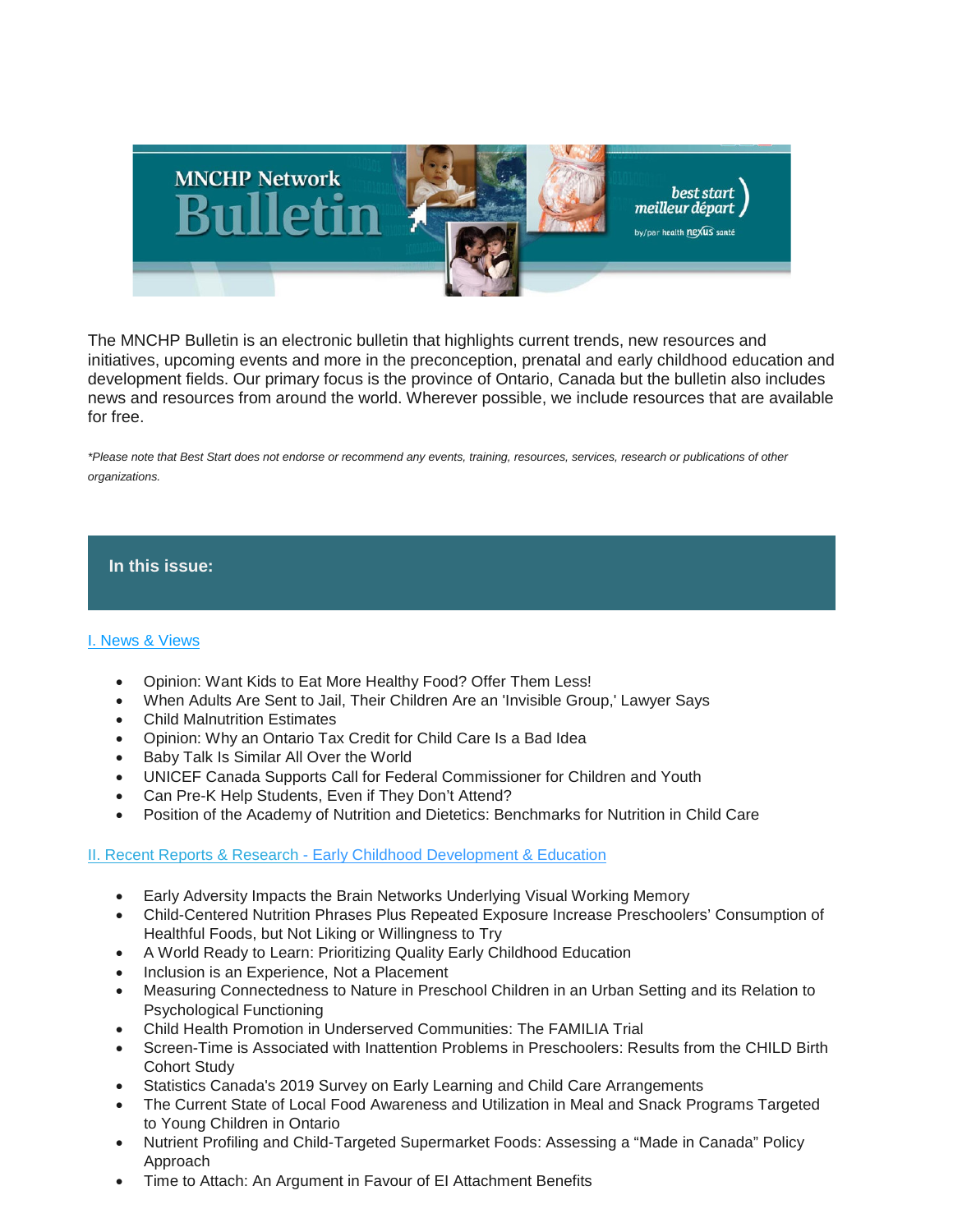- Prevalence of Fetal Alcohol Spectrum Disorder Among Special Subpopulations: A Systematic Review and Meta‐Analysis
- Changes in the Prevalence of Child and Youth Mental Disorders and Perceived Need for Professional Help Between 1983 and 2014: Evidence from the Ontario Child Health Study

## II[I. Current Initiatives](https://us14.admin.mailchimp.com/templates/preview-template?id=177929#V.%20Current%20Initiatives)

- The Canadian Paediatric Society (CPS) is Asking All Primary Care Practitioners to Encourage Positive Parenting
- Food Allergy Awareness Month
- EMPoWER: Early Mobility and Powered Wheelchair Evidence Review

# [VI. Upcoming Events](https://us14.admin.mailchimp.com/templates/preview-template?id=177929#VI.%20Upcoming%20Events)

- Webinar: Infant Development: Prelinguistic Communication
- Building Skills for Change in Early Years and Child Care Workshop
- OMSSA Webinar: Millennials and the Multi-Generational Workforce
- Healthy Eating in the Early Childhood Setting
- PHO Grand Rounds: Pathways to Resilience: Nine Ways Families, Schools, and Communities Nurture a Child's Well-being
- Summer Institute 2019 Accounting for Quality
- Cultural Awareness Training Sessions
- Conference Child Development Update

# [VII. Resources](https://us14.admin.mailchimp.com/templates/preview-template?id=177929#VII.%20Resources)

- Outdoor Play, a New Topic in the Encyclopedia
- Tips for Teen Dads
- Podcast: Supporting Families Going Through Postpartum Depression
- TED Talk: How Does Income Affect Childhood Brain Development?
- New Online Module from NAEYC: Serious Fun!
- AllergyCheck
- Refugee Rights in Ontario
- Family Engagement Resource Guide
- The PREP Online Module is Here!

# **I. News & Views**

# **Opinion: Want Kids to Eat More Healthy Food? Offer Them Less!**

Limiting a healthy food for a child might seem counterintuitive since you'd usually want kids to eat more of it. So most adults take a different tactic—promising their children rewards for eating healthy foods, or trying to sway them by explaining that vegetables are good for their development[—with varying degrees of success.](https://academic.oup.com/jcr/article-abstract/41/3/642/2907531) Yet decreasing the [availability of an object may increase its value.](https://www.sciencedirect.com/science/article/pii/B9781483230719500167) So, could limiting healthy foods and activities increase their value in kids' minds, too?

## [Learn more.](https://insight.kellogg.northwestern.edu/article/want-your-kids-to-eat-more-healthy-food-offer-them-less)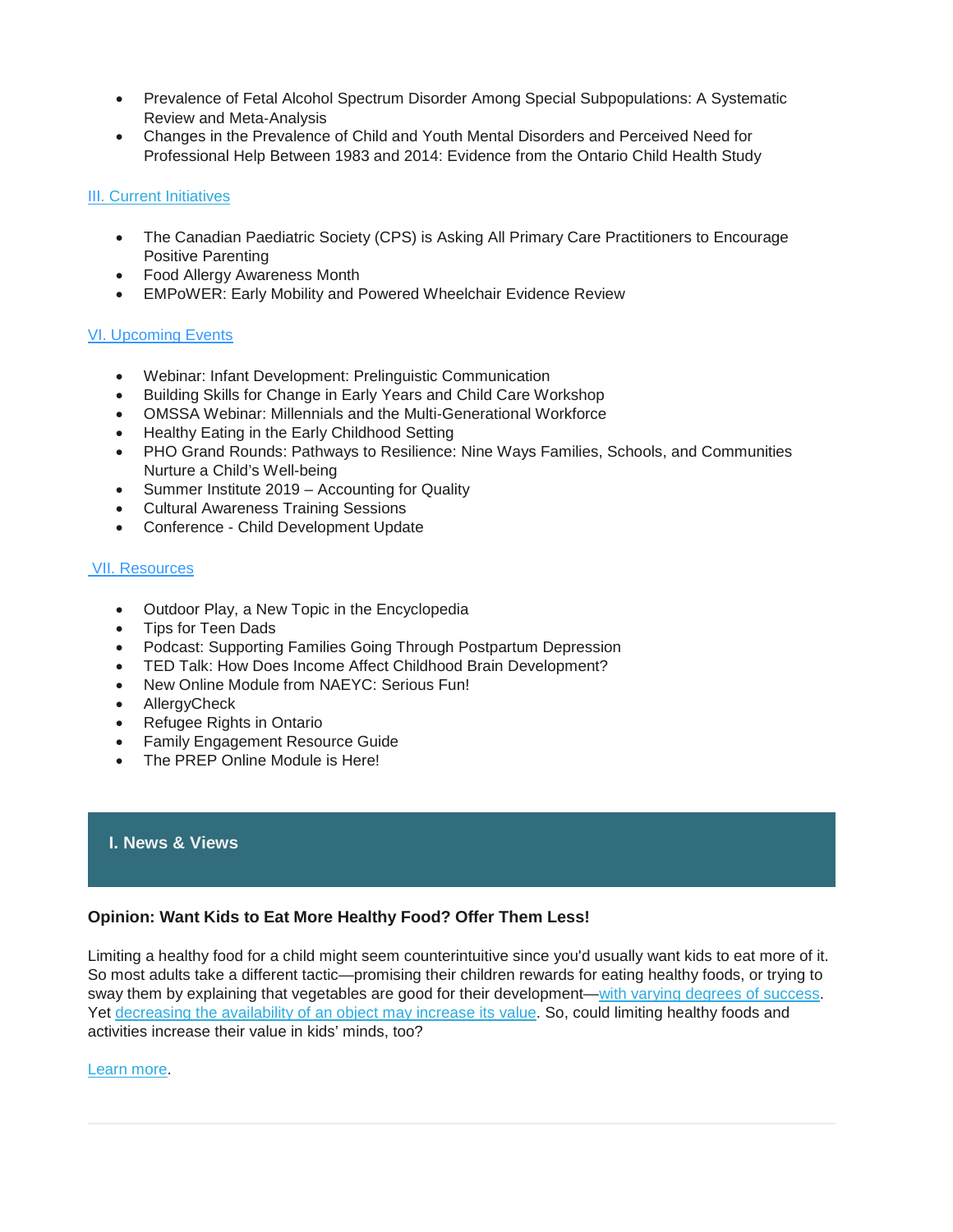## **When Adults Are Sent to Jail, Their Children Are an 'Invisible Group,' Lawyer Says**

According to the 1989 United Nations Convention of the Rights of the Child, the best interests of the child should be a primary consideration in all actions concerning children, including in courts of law. But when adults are sent to jail, their children's interests are rarely - if ever - considered at sentencing. That's according to a report of the criminal justice program at the Canadian Friends Service Committee, commissioned by the Quaker organization on what happens to the children of incarcerated parents.



idering the Best Interests of the Child en Sentencing Parents in Canada Sample Case Law Review cember 2018

Read [the report](http://quakerservice.ca/wp-content/uploads/2018/12/Considering-the-Best-Interests-of-the-Child-when-Sentencing-Parents-in-Canada.pdf) and [the discussion.](https://www.cbc.ca/radio/thesundayedition/when-adults-are-sent-to-jail-their-children-are-an-invisible-group-lawyer-says-1.5086017)





[UNICEF,](https://www.unicef.org/) [WHO](https://www.who.int/) and [the World Bank](https://www.worldbank.org/) released new data on the state of child malnutrition worldwide. It shows that while some progress is being made, far too many children still fail to get the nutrition they need to reach their full potential. It is clear that a dramatic scale-up in investments by donors and governments is urgently needed. Note that, while there is no Canadian data related to stunting or wasting, Canada ranks quite high in the percentage of overweight children under 5...

Read [the report.](https://gallery.mailchimp.com/fb1d9aabd6c823bef179830e9/files/0ec4a402-b514-4575-bd75-1b074d10199e/UNICEF_version_JME_2019_brochure_sm.pdf?eType=EmailBlastContent&eId=bc842f25-e2eb-4154-be79-7360c3f10e04)

## **Speaking of which...**

Best Start recently updated its free online course *It Takes A Village*, available in [English](https://resources.beststart.org/product/k54-e-it-takes-a-village-taking-action-online-course/) and in [French,](https://resources.beststart.org/product/k54f-il-faut-un-village-agir-cours-en-ligne-en/) and which focuses on healthy weights in children, in the context of healthy child development. This online course is designed for service providers who work with children aged 2 through 11, and/or their parents.





AFFORDABLE FOR ALL:

# **Opinion: Why an Ontario Tax Credit for Child Care is a Bad Idea**

The government in Ontario announced a child care tax credit. However, the tax credit is the government's contrarian response to a recommendation made to Kathleen Wynne's Liberal government, in the form of the study *[Affordable for All: Making Licensed Child](http://www.edu.gov.on.ca/childcare/affordable-for-all-en.pdf)  [Care Affordable in Ontario](http://www.edu.gov.on.ca/childcare/affordable-for-all-en.pdf)* that recommended free preschool child care. The study concluded that a child care expenses tax credit would be inequitable and inefficient, and a better solution would be to provide free child care for all children two-and-a-half to four [years old.](https://www.cbc.ca/news/canada/ottawa/kathleen-wynne-free-daycare-pledge-1.4596252) The cost of child care is a problem for many families but the anticipated provincial child care tax credit is likely to do [little to](https://www.cbc.ca/listen/live-radio/1-82-here-and-now-toronto/clip/15686271-economist-weighs-in-on-progressive-conservative-childcare-promises)  [help.](https://www.cbc.ca/listen/live-radio/1-82-here-and-now-toronto/clip/15686271-economist-weighs-in-on-progressive-conservative-childcare-promises)

[Learn more](https://theconversation.com/why-an-ontario-tax-credit-for-child-care-is-a-bad-idea-115207) and [read the study.](http://www.edu.gov.on.ca/childcare/affordable-for-all-en.pdf)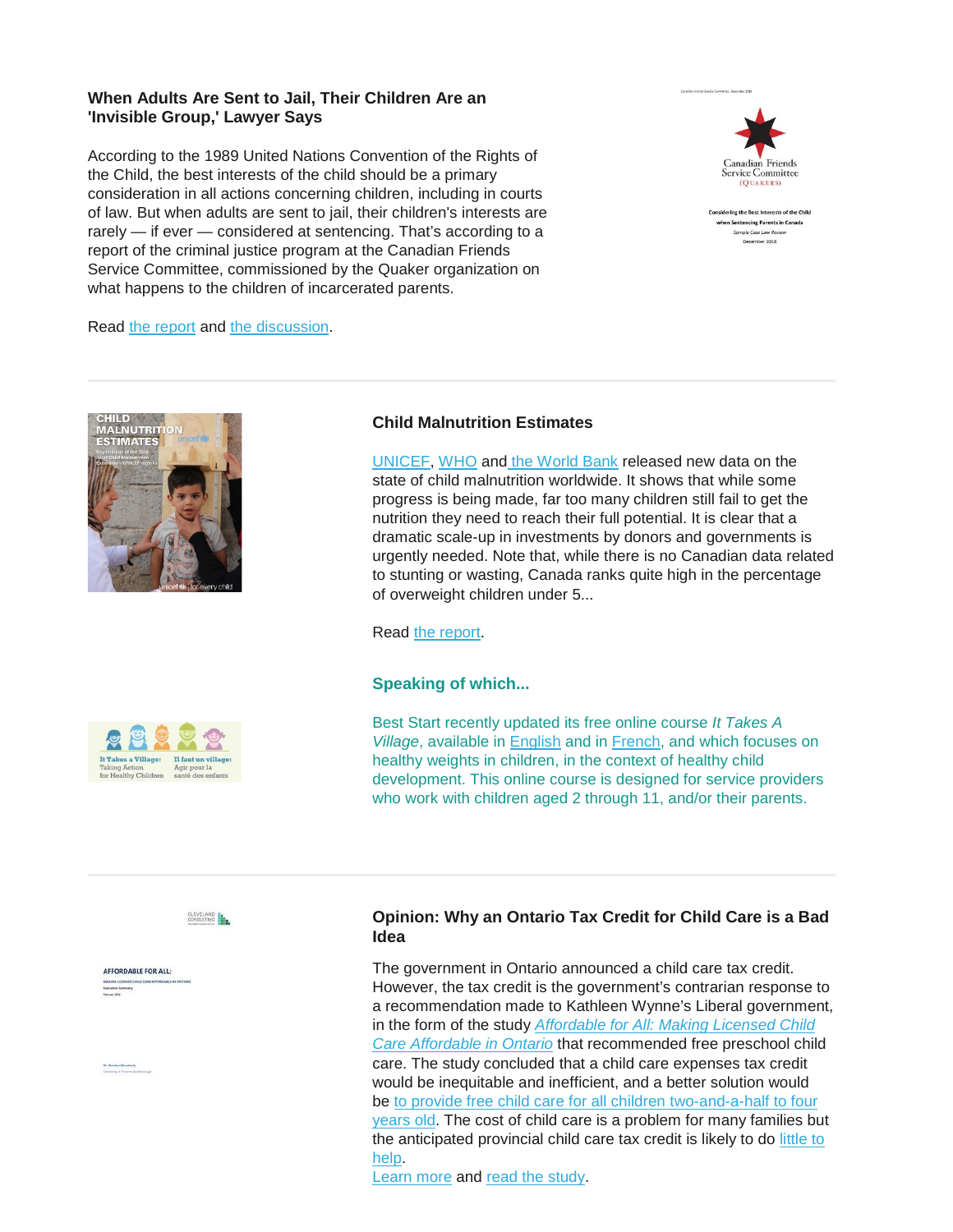# **Baby Talk Is Similar All Over the World**

There are vast differences in early child-rearing environments across cultures. These differences illustrate the reality of infants growing up in distinct contexts. Yet despite these fascinating differences, a whopping 95 per cent of developmental science is based on only five percent of the world's population : The majority of developmental psychology studies are based on WEIRD societies: western, educated, industrialized, rich and democratic populations. However, some researchers examine caregivers and their infants in different societies, to determine the essential elements of child development. What is common across cultures and what is different? Which theories need reformulation and which ones hold steady despite cultural differences?

[Learn more.](https://theconversation.com/baby-talk-is-similar-all-over-the-world-113153)



# **Speaking of learning languages...**

Language is the best tool to help children do well later in school and in life. Many children learn more than one language. Some learn even more than two. Parents of a child who will learn two or more languages may have questions. This guide will give them information based on research to help them. Also available in [French,](https://resources.beststart.org/product/k51f-quand-les-enfants-apprennent-livret-en/) [Arabic,](https://resources.beststart.org/wp-content/uploads/2019/01/K51-AR.pdf) [Chinese,](https://resources.beststart.org/wp-content/uploads/2019/01/K51-CH.pdf) [Cree,](https://resources.beststart.org/wp-content/uploads/2019/01/K51-CR.pdf) [Hindi,](https://resources.beststart.org/wp-content/uploads/2019/01/K51-HI.pdf) [Ojibway,](https://resources.beststart.org/wp-content/uploads/2019/01/K51-OJ.pdf) [Punjabi,](https://resources.beststart.org/wp-content/uploads/2019/01/K51-PU.pdf) [Spanish,](https://resources.beststart.org/wp-content/uploads/2019/01/K51-SP.pdf) [Tagalog,](https://resources.beststart.org/wp-content/uploads/2019/01/K51-TG.pdf) [Tamil](https://resources.beststart.org/wp-content/uploads/2019/01/K51-TM.pdf) and [Urdu.](https://resources.beststart.org/wp-content/uploads/2019/01/K51-UR.pdf)

# **UNICEF Canada Supports Call for Federal Commissioner for Children and Youth**

[UNICEF Canada](https://oneyouth.unicef.ca/en) welcomes the introduction of Bill C-441 An Act respecting the Office of the Commissioner for Young Persons in Canada to support debate about how to improve the well-being of Canada's children and youth. A Commissioner for Children and Youth is a key role in government to ensure that children are priority in decision-making. While Canada has seen some recent progress on reducing child poverty and giving children a better start in life, Canada's young people continue to experience more violence and have poorer health than children in many other rich countries. Children in Canada are falling behind in rates of bullying, suicide, homicide, food security and unhealthy weight. These threats exist across many communities, with First Nations, Métis and Inuit children more likely to bear these burdens.

[Learn more.](http://www.ilrtoday.ca/unicef-canada-supports-call-for-federal-commissioner-for-children-and-youth/)



# **Can Pre-K Help Students, Even if They Don't Attend?**

A few years after South Carolina expanded access to preschool programs, students' test scores in elementary school jumped. But the increase contained something of a mystery. Only students from low-income families were eligible for the new pre-kindergarten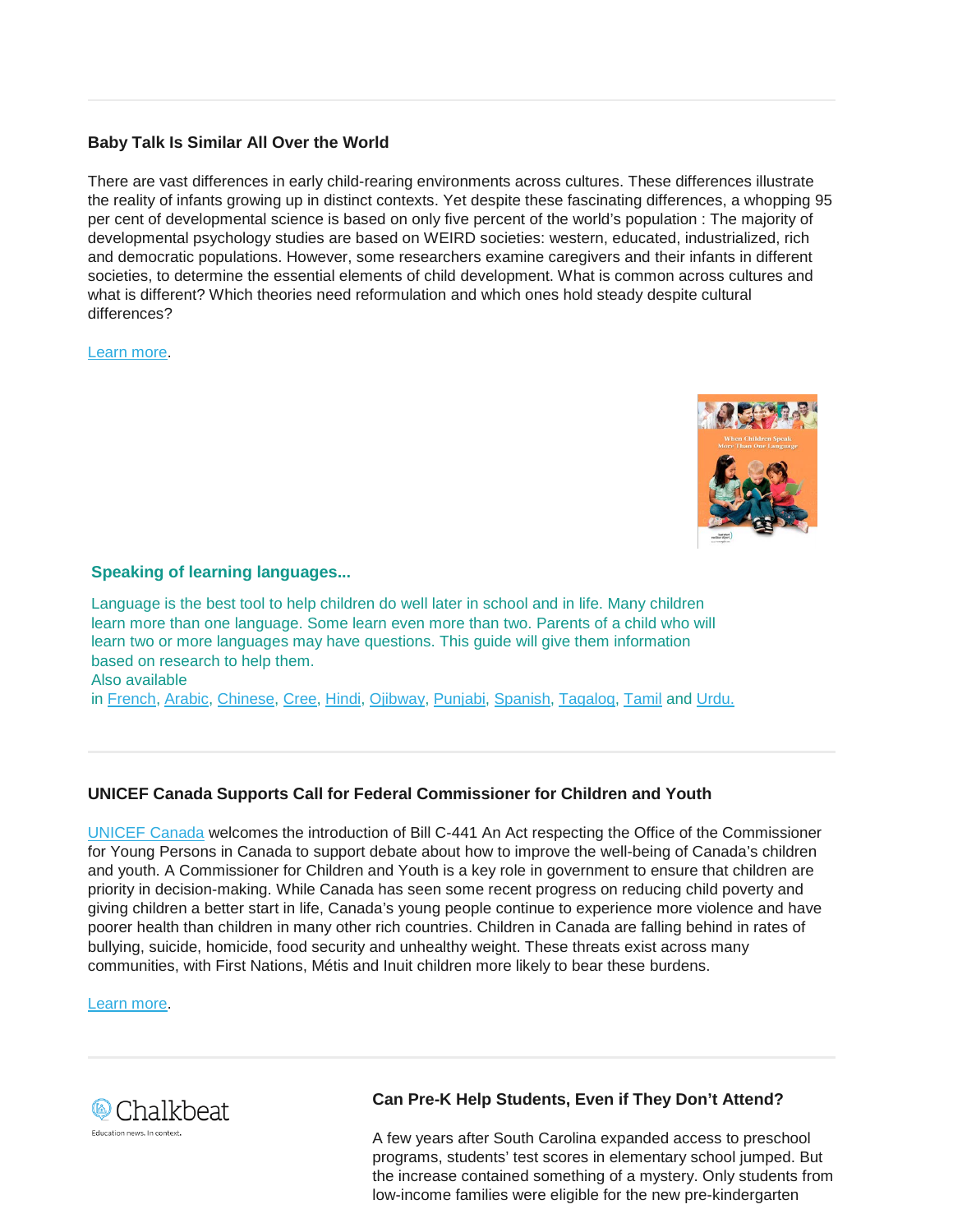program. Scores, though, climbed across the board, including for students from more affluent families.

[Learn more.](https://www.chalkbeat.org/posts/us/2019/04/17/preschool-research-peers-benefits-south-carolina/?mkt_tok=eyJpIjoiT1RjMFpqUTNZMlUxWXpRNSIsInQiOiJkbFVxbmRLbEFHVlwvZm5vazN2cmJvZjVRc3U3ekJVQk14Tmd5K3ZhMk4zUWl6NldXS2NoOW1QOUxJbExsTmhEc2U3emROXC9VYkh3cG0rcmxJamxTRm1kUUZ4UGxsVGZGYjFKVEVoeUJSRnJoZ2pWNGdsTjkwUlpBN1h2SU4yQWhlIn0%3D)

## **Position of the Academy of Nutrition and Dietetics: Benchmarks for Nutrition in Child Care**

It is the position of [the Academy of Nutrition and Dietetics](https://www.eatrightpro.org/) that early care and education (ECE) programs should achieve recommended benchmarks to meet children's nutrition needs and promote children's optimal growth in safe and healthy environments. Children's dietary intake is influenced by a number of factors within ECE, including the nutritional quality of the foods and beverages served, the mealtime environments, and the interactions that take place between children and their care providers, as well as children's physical activity, sleep, and stress within child care. A Position Paper presents current evidence and recommendations for nutrition in ECE and provides guidance for registered dietitian nutritionists; nutrition and dietetics technicians, registered; and other food and nutrition practitioners working with parents and child-care providers. It targets children ages 2 to 5 years attending ECE programs and highlights opportunities to improve and enhance children's healthy eating while in care

## [Learn more.](https://jandonline.org/article/S2212-2672(18)30669-5/pdf)

# **II. Recent Reports & Research - Early Childhood Development and Education**

## **Early Adversity Impacts the Brain Networks Underlying Visual Working Memory**

There is a growing need to understand the global impact of poverty on early brain and behavioural development, particularly with regard to key cognitive processes that emerge in early development. Visual working memory (VWM) is an early marker of cognitive capacity that has been assessed reliably in early infancy and is predictive of later academic achievement in Western countries. Here, we localized the functional brain networks that underlie VWM in early development in rural India using a portable neuroimaging system, and we assessed the impact of adversity on these brain networks. We recorded functional brain activity as young children aged 4–48 months performed a VWM task. Critically, children from families with low maternal education and income showed weaker brain activity and poorer distractor suppression in canonical working memory areas in the left frontal cortex. Implications of this work are farreaching: it is now cost‐effective to localize functional brain networks in early development in low‐resource settings, paving the way for novel intervention and assessment methods.

[Access the article](https://onlinelibrary.wiley.com/doi/abs/10.1111/desc.12822) and [read the discussion.](https://www.sciencedaily.com/releases/2019/04/190402113032.htm)

## **Child-Centered Nutrition Phrases Plus Repeated Exposure Increase Preschoolers' Consumption of Healthful Foods, but Not Liking or Willingness to Try**

To determine whether the use of child-centered nutrition phrases (CCNP) with repeated exposure (RE) improved willingness to try, liking, and consumption of healthful foods compared with RE alone, children aged 3–6 years old ( $n = 87$ ) who were predominantly white (67%) and from middle-income homes and had parents with some higher education were recruited. Willingness to try, change in liking, and change in consumption were measured and analyzed to account for repeated measurements of willingness to try, liking, and consumption nested within participants. Data revealed that **children exhibited greater**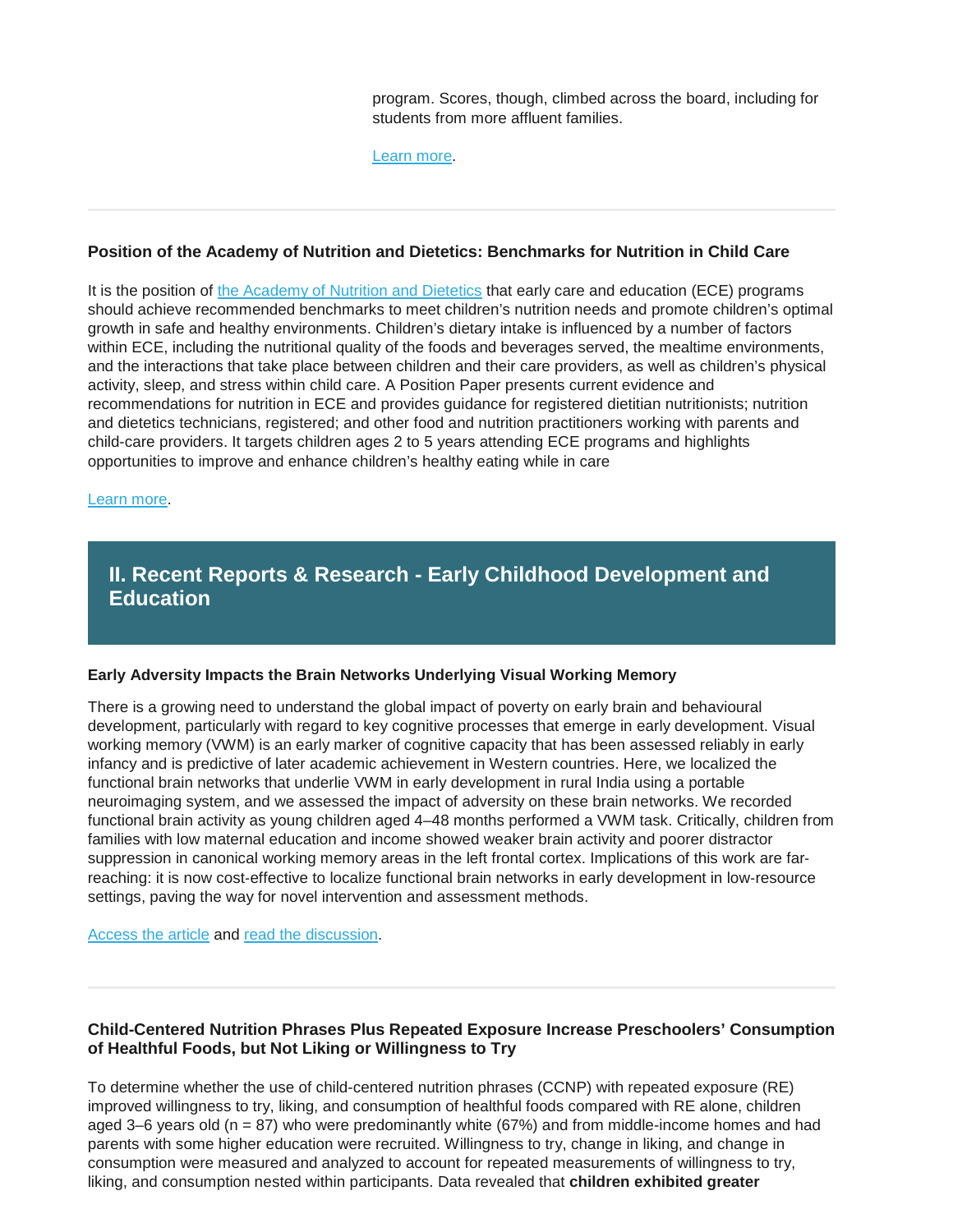**consumption of CCNP foods at follow-up assessment compared with RE foods**. This suggests that the use of CCNP combined with RE may encourage healthy eating, especially for novel foods that children may typically refuse.

#### [Access the article](https://www.jneb.org/article/S1499-4046(19)30126-5/fulltext) and [read the discussion.](https://www.reuters.com/article/us-health-kids-eating/repetition-helps-preschoolers-learn-to-eat-healthy-foods-idUSKCN1SE2NQ)



## **A World Ready to Learn: Prioritizing Quality Early Childhood Education**

The evidence contained in this report from [UNICEF](https://www.unicef.org/about-unicef) shows that with quality early childhood education – preschool – by the time a child enters grade one, the foundations for success are already in place. Yet only half of the world's preschool-age children receive this early benefit. 175 million boys and girls are not enrolled in preprimary education during these vital years of their lives. In lowincome countries, nearly 8 in 10 children – 78 per cent – are missing out on this opportunity. This failure limits children's futures, by denying them opportunities to reach their full potential, and it deepens inequities in later learning. It also limits their societies' futures, robbing countries of the human capital that every society needs and along with it, the opportunity to reduce inequalities and contribute to peaceful and prosperous futures.

[Learn more.](https://www.unicef.org/media/51746/file)

## **Inclusion is an Experience, Not a Placement**

Many early childhood educators express concern about how to include and accommodate activities for children with disabilities in high-quality programs for all children. Early intervention programs that assess and provide diagnostically specific services to children are available in some communities, but many early childhood educators are not aware of how early intervention fits with their own practice. For this reason, inclusion as one component of a fully accessible and integrated system of early intervention, childcare, preschool, kindergarten, and family support remains elusive for many young children with disabilities. And many early childhood educators are not aware of where their institution fits in a larger system of services accessed by children with disabilities and their families. Based on a study of institutional processes and relationships from the standpoint of families with children who are thought of as disabled in the Inclusive Early Childhood Service System (IECSS) project, this article highlights common components of inclusion as an experience rather than merely a placement in a class. Early childhood educators and childcare programs are encouraged to play a critical role as part of this system providing accessible, equitable and integrated services to children.

[Access the article.](https://d3n8a8pro7vhmx.cloudfront.net/aeceo/pages/2494/attachments/original/1556561140/eceLINKSpring-Summer2019_Peer_reviewed_article.pdf?1556561140)

## **Measuring Connectedness to Nature in Preschool Children in an Urban Setting and its Relation to Psychological functioning**

Keeping in mind the importance of nature exposure and its extensive health benefits, many environmental programs around the world hope to (re)connect children with nature. To evaluate the effectiveness of such efforts, valid tools to measure Connectedness to Nature (CN) are needed but do not exist today, especially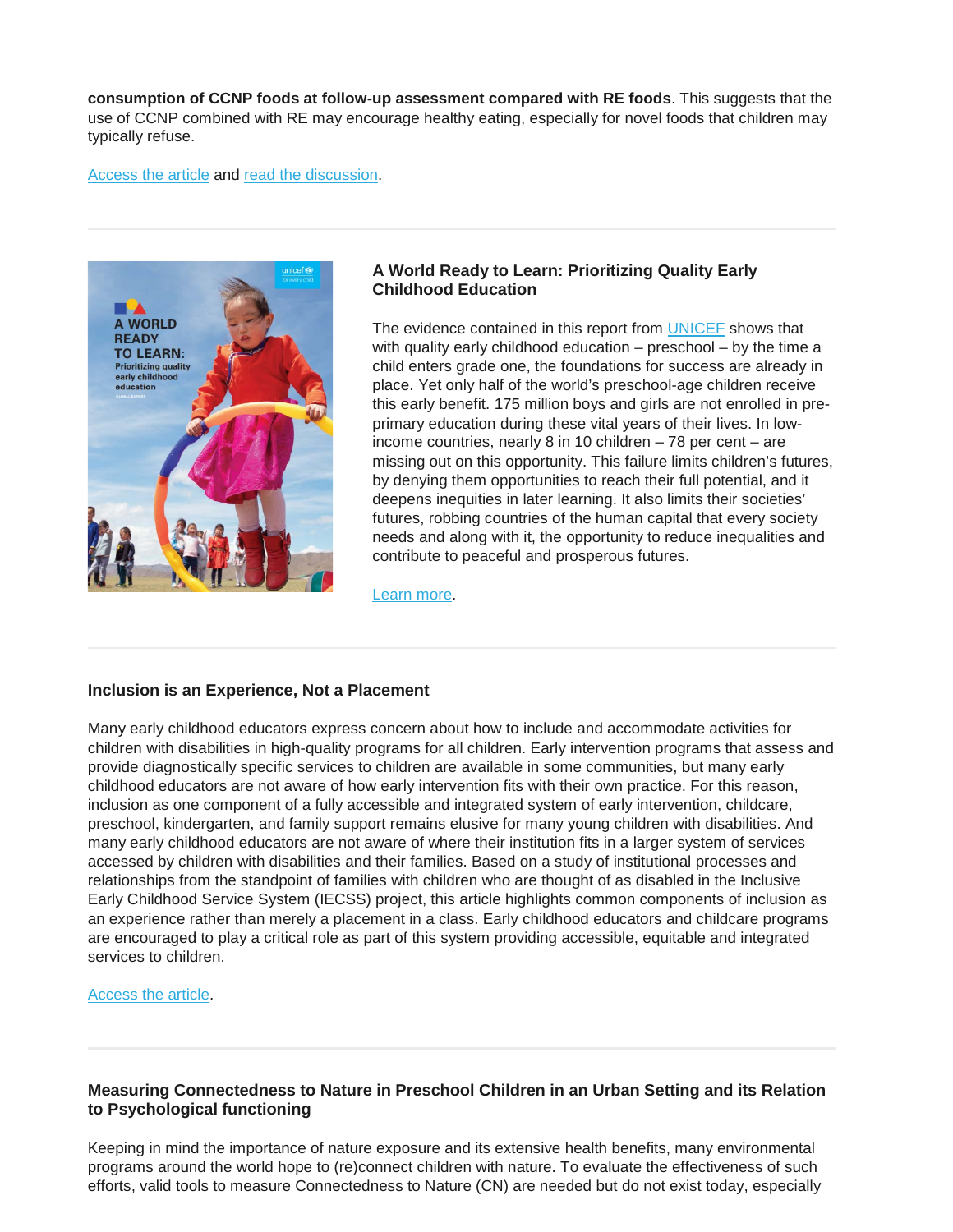for use with pre-schoolers. This study aimed at developing and testing such a tool. They modified the original CN Index and tested it among the Parents of Preschool Children (CNI-PPC) in an urban setting (Hong Kong) for its internal consistency ( $n = 299$ ) and external validity ( $n = 194$ ). The testing revealed that this tool adequately captured four major dimensions: enjoyment of nature, empathy for nature, responsibility toward nature, and awareness of nature. Using this tool with another that measures child psychological functioning and identifies children's problem behaviours revealed three things : (1) the more enjoyment of nature children displayed the less overall distress and impairment they exhibited; (2) greater responsibility toward nature in children was associated with less hyperactivity, fewer behavioural and peer difficulties and improved prosocial behaviour; (3) the more aware children were of nature, the less emotional difficulties they exhibited. In conclusion, this new tool has meaningful and substantive associations with the strengths and difficulties parents perceive in their children. It is a valid and reliable instrument to measure CN at an age when children cannot respond for themselves. Further, this simple tool can help researchers/practitioners to better understand how connectedness to nature affects child psychological functioning and wellbeing.

## [Access the article](https://journals.plos.org/plosone/article?id=10.1371/journal.pone.0207057) and [read the discussion.](https://www.wcnc.com/article/news/study-kids-fare-better-when-connected-to-nature/275-0cee20f7-ab02-4a79-9a43-bf973b806123)

## **Child Health Promotion in Underserved Communities: The FAMILIA Trial**

Preschool-based interventions offer promise to instill healthy behaviors in children, which can be a strategy to reduce the burden of cardiovascular disease later. However, their efficacy in underserved communities is not well established. To assess the impact of a preschool-based health promotion educational intervention in an underserved community, children from 15 Head Start preschools in Harlem, New York were randomized to receive either a 4-month (50 h) educational intervention to instill healthy behaviors in relation to diet, physical activity, body/heart awareness, and emotion management; or their standard curriculum (control). The change from baseline in the overall knowledge, attitudes, and habits (KAH score) of the children was assessed at 5 months. Compared with the control group, the KAH score was ∼2.2 fold higher in the intervention group. The maximal effect was observed in children who received >75% of the curriculum. Physical activity and body/heart awareness components, and knowledge and attitudes domains, were the main drivers of the effect. This suggests that **multidimensional school-based educational interventions may be an effective strategy for establishing healthy behaviors among preschoolers** from a diverse and socioeconomically disadvantaged community. Early primordial prevention strategies may contribute to reducing the global burden of cardiovascular disease.

[Access the article](https://www.sciencedirect.com/science/article/pii/S0735109719336903?via%3Dihub) and [read the discussion.](https://www.acc.org/about-acc/press-releases/2015/09/28/14/23/early-intervention-improves-preschoolers-heart-healthy-habits)

## **Screen-Time is Associated with Inattention Problems in Preschoolers: Results from the CHILD Birth Cohort Study**

The association between screen-time on pre-school behavior was measured using data from the Canadian Healthy Infant Longitudinal Development (CHILD) study. CHILD participant parents completed the Child Behavior Checklist (CBCL) at five-years of age. Parents reported their child's total screen-time including gaming and mobile devices. Screen-time was categorized using the recommended threshold of twohours/day for five-years or one-hour/day for three-years. The associations between screen-time and externalizing behavior (e.g. inattention and aggression) was assessed. Compared to children with less than 30-minutes/day screen-time, those watching more than two-hours/day had a 2·2-point increase in externalizing T-score, a five-fold increased odd for reporting clinically significant externalizing problems, and were 5·9 times more likely to report clinically significant inattention problems. **Children with more than 2 hours of screen-time/day had a 7.7-fold increased risk of meeting criteria for ADHD**. There was no significant association between screen-time and aggressive behaviors. In conclusion, increased screen-time in pre-school is associated with worse inattention problems.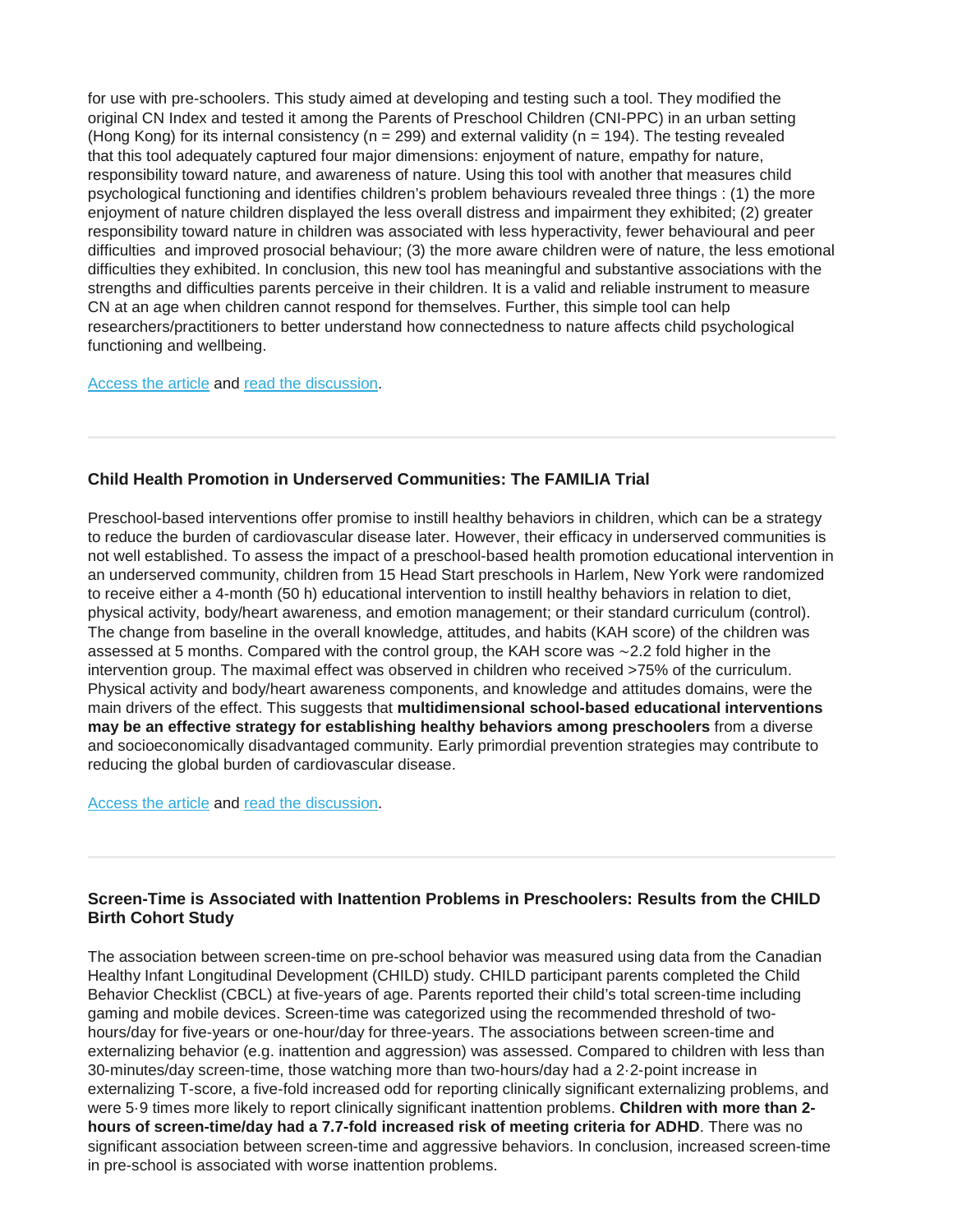[Access the article](https://journals.plos.org/plosone/article?id=10.1371/journal.pone.0213995) and [read the discussion.](https://childstudy.ca/media/press-releases/screen-time-behavioural-problems-in-preschoolers/)

**On a similar topic...**

Learn why and how to keep kids active by visiting and referring families to our [Have a Ball Together website!](https://resources.beststart.org/product/k83b-have-a-ball-together-website/) This bilingual website will give you **the information and tools you need to be able to promote and encourage physical activity for children 0-6.**



# **Statistics Canada's 2019 Survey on Early Learning and Child Care Arrangements**

About 60% of children under the age of 6 (i.e. almost 1.4 million young children) participated in some form of formal or informal child care in the previous three months in Canada. The type and quality of non-parental child care in the early years has been linked to healthy childhood development and school readiness. This survey, which was collected from mid-January to mid-February 2019, fills an important data gap on the use of various child care arrangements across Canada. Early learning and child care arrangements include any form of care for children, formal or informal, by someone other than their parent or guardian. Examples include the use of daycare facilities, in-home care by a relative or non-relative, as well as before and after school programs. Occasional babysitting or kindergarten were excluded from the survey.

[Access the article](https://www150.statcan.gc.ca/n1/daily-quotidien/190410/dq190410a-eng.htm) and [read the discussion.](https://www.cbc.ca/news/business/difficulty-finding-childcare-statscan-1.5092211)



## **The Current State of Local Food Awareness and Utilization in Meal and Snack Programs Targeted to Young Children in Ontario**

[The Current State of Local Food Awareness and Utilization in](https://opha.on.ca/getmedia/dfb140bb-b600-4008-8e3e-d41fbdcda81a/NRC-OPHA-Current-State-of-Local-Food-Awareness-in-Meal-and-Snack-Programs-Final-Public-Report.pdf.aspx) Meal [and Snack Programs Targeted to Young Children in Ontario:](https://opha.on.ca/getmedia/dfb140bb-b600-4008-8e3e-d41fbdcda81a/NRC-OPHA-Current-State-of-Local-Food-Awareness-in-Meal-and-Snack-Programs-Final-Public-Report.pdf.aspx) This OPHA report identifies the current situation with respect to local food use and food literacy in meal and snack programs targeting young children and outlined the challenges, barriers and opportunities to support more local food use and food literacy in child care and student nutrition programs.

[Read the report.](https://opha.on.ca/getmedia/dfb140bb-b600-4008-8e3e-d41fbdcda81a/NRC-OPHA-Current-State-of-Local-Food-Awareness-in-Meal-and-Snack-Programs-Final-Public-Report.pdf.aspx)

# **Nutrient Profiling and Child-Targeted Supermarket Foods: Assessing a "Made in Canada" Policy Approach**

Marketing unhealthy food and beverages to children is a pervasive problem despite the negative impact it has on children's taste preferences, eating habits and health. In an effort to mitigate this influence on Canadian children, Health Canada has developed a nutrient profile model with two options for national implementation. This study examined the application of Health Canada's proposed model to 374 childtargeted supermarket products collected in Calgary, AB, Canada and compared this with two international nutrient profile models. Products were classified as permitted or not permitted for marketing to children using the Health Canada model (Option 1 and Option 2), the WHO Regional Office for Europe model, and the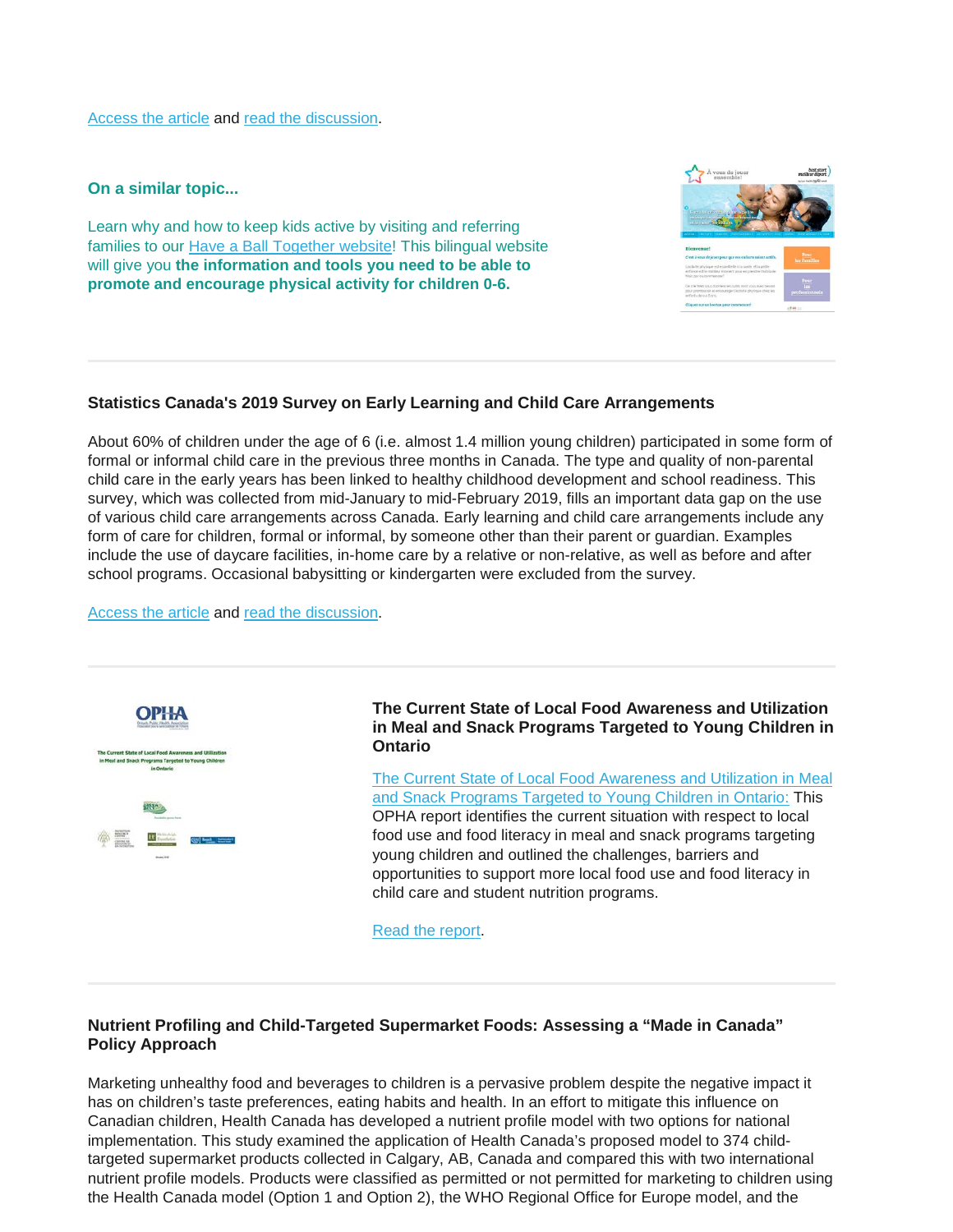Pan-American Health Organization (PAHO) model. Results were summarized using descriptive statistics. Overall, Health Canada's Option 1 was the most stringent, permitting only 2.7% of products to be marketed to children, followed by PAHO (7.0%), WHO (11.8%), and Health Canada's Option 2 (28.6%). Across all models, six products (1.6%) were universally permitted, and nearly 60% of products were universally not permitted on the basis of nutritional quality. Such differences in classification have significant policy and health-related consequences, given that different foods will be framed as "acceptable" for marketing to children—and understood as more or less healthy—depending on the model used.

[Access the study](https://www.mdpi.com/1660-4601/16/4/639) and [read the discussion.](https://www.ucalgary.ca/utoday/issue/2019-04-15/majority-supermarket-foods-targeted-canadian-kids-arent-healthy-ucalgary-research)



## **Time to Attach: An Argument in Favour of EI Attachment Benefits**

The child welfare system in Canada is in "a state of crisis", according to this new report from Western University. There are too many children and youth flowing into the system, especially from marginalized social groups including First Nations, Inuit, and Métis peoples, and African Canadians. There are also not enough children or youth leaving the system to join permanent, safe, and loving homes. There are two main objectives of the report. First, to show that when these children are placed in permanent families, they need more 'time to attach' to their new parents or caregivers than Canada's Employment Insurance (EI) parental benefits system currently allows them to have; and second, to argue that the government should introduce new 'attachment benefits' for these families. The report recommends attachment benefits should, at the very least, be equal to maternity benefits. This means they should be available for 15 weeks at a rate of 55 per cent of average weekly insurable earnings.

Read [the report](https://static1.squarespace.com/static/5ab0013d2714e5098e6d300e/t/5cd9c14053450aaacdfed68a/1557774681590/TTA+High+Res.pdf) and [the discussion.](https://mediarelations.uwo.ca/2019/05/15/new-western-led-study-explains-why-adoptive-parents-need-more-time-to-attach/)

## **Prevalence of Fetal Alcohol Spectrum Disorder Among Special Subpopulations: A Systematic Review and Meta**‐**Analysis**

To collate prevalence estimates of fetal alcohol spectrum disorder (FASD) among special subpopulations (defined by service use), a systematic literature review and meta‐analysis of original, quantitative studies published between 1973 and 2018 was undertaken. 69 studies were identified, comprising 6177 individuals diagnosed with FASD from 17 countries. FAS and FASD prevalence rates were collated for the following five subpopulations: children in care, correctional, special education, specialized clinical and Aboriginal populations. The estimated prevalence of FASD in these special subpopulations was 10–40 times higher compared with the 7.7 per 1000 global FASD prevalence in the general population. In conclusion, global subpopulations of children in care, correctional, special education, specialized clinical and Aboriginal populations have a significantly higher prevalence of fetal alcohol spectrum disorder compared with the general population, which poses a substantial global health problem.

Access [the study](https://onlinelibrary.wiley.com/doi/10.1111/add.14598) and read [the discussion.](http://www.ilrtoday.ca/fetal-alcohol-spectrum-disorder-prevalence-up-to-40-times-higher-in-some-subpopulations-worldwide/)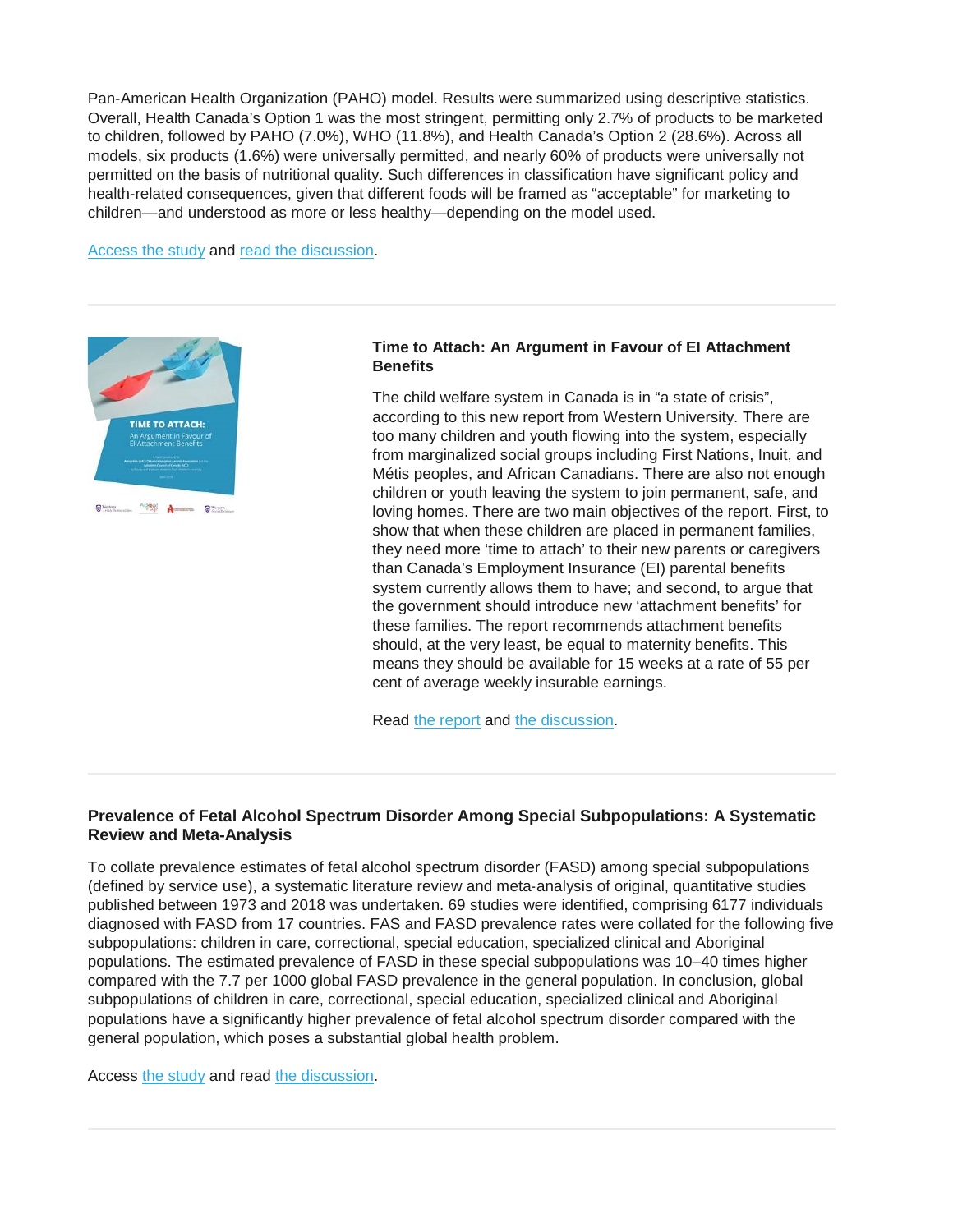## **Changes in the Prevalence of Child and Youth Mental Disorders and Perceived Need for Professional Help between 1983 and 2014: Evidence from the Ontario Child Health Study**

This study aimed to examine: 1) changes in the prevalence of mental disorders and perceived need for professional help among children (ages 4 to 11) and youth (ages 12 to 16) between 1983 and 2014 in Ontario and 2) whether these changes vary by age and sex, urban-rural residency, poverty, lone-parent status, and immigrant background. Based on data from the Ontario Child Health Studies, the overall prevalence of perceived need for professional help increased from 6.8% to 18.9% among 4- to 16-year-olds. An increase in any disorder among children was attributable to increases in hyperactivity among males. Although the prevalence of any disorder did not change among youth, conduct disorder decreased while emotional disorder increased. The prevalence of any disorder increased more in rural and small to medium urban areas versus large urban areas. The prevalence of any disorder decreased for children and youth in immigrant but not nonimmigrant families. This suggests that, although there have been decreases in the prevalence of conduct disorder, increases in other mental disorders and perceived need for professional help underscore the continued need for effective prevention and intervention programs.

Access [the study](https://www.ncbi.nlm.nih.gov/pubmed/30978139) and read [the discussion.](https://www.cbc.ca/news/canada/hamilton/study-finds-one-in-five-ontario-children-have-mental-health-problems-same-as-30-years-ago-1.5103478)

# **III. Current Initiatives**



**The Canadian Paediatric Society (CPS) is Asking All Primary Care Practitioners to Encourage Positive Parenting**

The latest parenting advice from [the Canadian Paediatric Society](https://www.cps.ca/)  [\(CPS\)](https://www.cps.ca/) is to shift away from shaming, blaming and any other types of negative discipline to what they call positive parenting. Positive parenting is a set of principles to correct children's misbehaviour with greater empathy and communication and less punishment and sticking with it at the times when it's most challenging. Experts say positive parenting fosters loving, predictable and secure relationships between a child and their parent or guardian. Of particular interest:

*"Time-in and time-out: A re-examination of the ethics and efficacy of time-out as a routine disciplinary strategy is underway in the scientific literature and in the media, and its use in child care and other service settings is increasingly discouraged. Research indicates that time-outs are often misused and implemented incorrectly."*

[Learn more](https://www.cbc.ca/news/health/positive-parenting-canadian-paediatric-society-1.5094166) and read [the position statement.](https://www.cps.ca/en/documents/position/positive-parenting)

## **Best Start has you covered!**

Visit and direct parents to our bilingual [Children See, Children](https://resources.beststart.org/product/k56b-children-see-children-learn-website/)  [Learn website](https://resources.beststart.org/product/k56b-children-see-children-learn-website/) to learn all about the most positive ways to teach children, or find out facts and alternatives to time-outs with our [Frequently Asked Questions About Time-Outs brochure](https://resources.beststart.org/product/k70e-frequently-asked-question-about-time-outs-booklet/) (also available in [French\)](https://resources.beststart.org/product/k70f-foire-aux-questions-le-retrait-livret-en/).

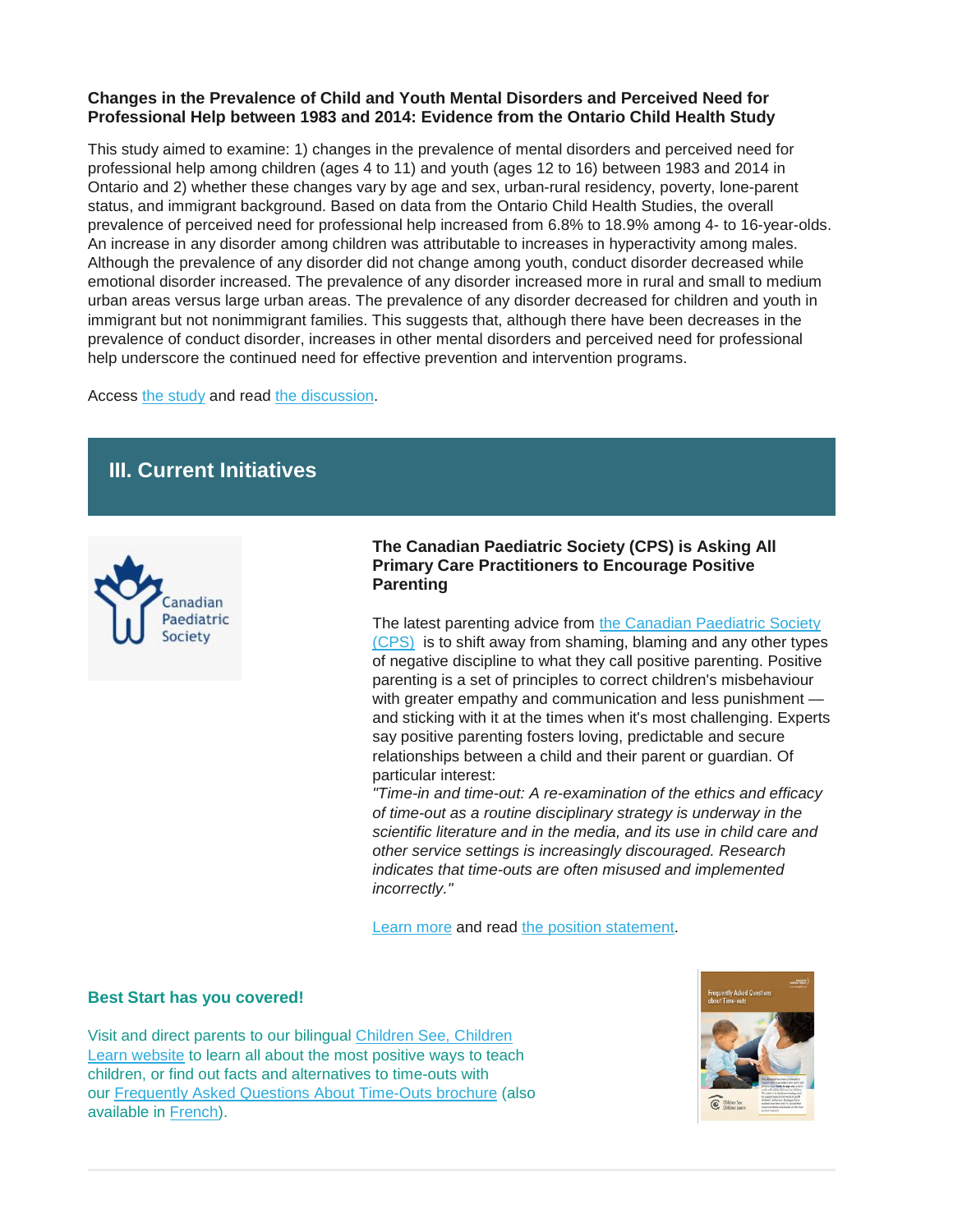

## **Food Allergy Awareness Month**

The [Top 10 Challenge](https://allergy-bites.com/top-10-challenge/) is one of the campaigns leading up to May — [Food Allergy Awareness Month.](https://www.kidswithfoodallergies.org/page/food-allergy-awareness-week-month.aspx) Food allergies impact about seven to eight per cent of Canadians. According to [Health Canada,](https://www.canada.ca/en/health-canada/services/food-nutrition/food-safety/food-allergies-intolerances/food-allergies.html) priority food allergens include eggs, milk, mustard, peanuts, shellfish, fish, sesame seeds, soy, sulphites, tree nuts, and wheat. An allergic reaction can vary in severity, from mild symptoms such as hives to anaphylactic shock — a life-threatening reaction requiring immediate medical attention. Many families are managing their children's food allergies, along with other related conditions. They have a great impact on caregivers, day care staff, school staff and activity leaders. Yet, food allergies are still widely misunderstood. With rising numbers, the effects will continue to increase. Though prevalent in North America, a [2015 report](https://acaai.org/news/half-americans-lack-knowledge-about-food-allergies-survey-finds) found that 49 per cent of 1,031 American adults surveyed lacked knowledge regarding food allergies.

[Learn more](https://thevarsity.ca/2019/04/28/taking-a-bite-into-food-allergies/) and [join the campaign.](https://www.kidswithfoodallergies.org/page/food-allergy-awareness-week-month.aspx)

## **EMPoWER: Early Mobility and Powered Wheelchair Evidence Review**

The EMPoWER project in the UK examines the cost and benefits of providing powered mobility aids to children under five years old. Teams from [Bangor University](http://r20.rs6.net/tn.jsp?f=001meGzRXi_Qmk9pIgpADBWBhT2m7Ee7ooeUvjcmCBNLyZeUDcv8bfrFHXD3QSAp50VTKmx-feUqWDk9T-CTQG_whc1Nk7wOEJLbK7A6ncUTZHBrhAMfH_Zk3zVehZO9EuMEnT78Ja4KIPYajti77ei_OijyNBHCNeVI7eRFw6mS23783UtWZDMqgZsEfj4P0Ud&c=YX39I9tY3ZTTIcOI7lr2cXIzW3eU7dM95rBF92Jy-mmIcpFQwZvxfg==&ch=R5sH-fma1fiPtNBevXPpCbG2QXBCR91Nz3DfbSyIZP1I84o8w3MbJA==) and [Newcastle University](http://r20.rs6.net/tn.jsp?f=001meGzRXi_Qmk9pIgpADBWBhT2m7Ee7ooeUvjcmCBNLyZeUDcv8bfrFHXD3QSAp50V7oDATPjX1Nl_fXVKe1hOILDGSIqxe48rMABS6ye9Yi3Z1ZWIc8gMEgLCHNZT5EjsEcjV09XnbRGR6_65yx6vBYKgY-dUEkc39OCe2_KUNGI=&c=YX39I9tY3ZTTIcOI7lr2cXIzW3eU7dM95rBF92Jy-mmIcpFQwZvxfg==&ch=R5sH-fma1fiPtNBevXPpCbG2QXBCR91Nz3DfbSyIZP1I84o8w3MbJA==) will combine results of existing research and design a model to predict the cost-effectiveness of mini-wheelchairs or ride-on-cars at a young age.



[Visit their website.](http://empower.bangor.ac.uk/)

# **IV. Upcoming Events**

## **Webinar: Infant Development: Prelinguistic Communication**

This webinar, occurring **May 29, 2019** at 10:30 am EDT, is designed for professionals and caregivers to review the building blocks of communication (e.g., imitation, joint attention, cause and effect, turn taking, functional play, etc.). For most children the ability to communicate emerges naturally and starts long before the use of first words. However, for children with autism spectrum disorder or identified social communication deficits, intervention may be necessary to foster the growth of these foundation skills. In addition to a theoretical review, participants will learn practical strategies and leave with a variety of resources to encourage the development of prelinguistic communication skills.

[Learn more and register.](http://events.r20.constantcontact.com/register/event?oeidk=a07efspwsnhd7ebf704&llr=54n6segab)

## **Building Skills for Change in Early Years and Child Care Workshop**

Taking place in **London June 1 & 2**, this 2-day training session is an excellent opportunity for those working or studying in the early years and child care sector and for parents and community members who are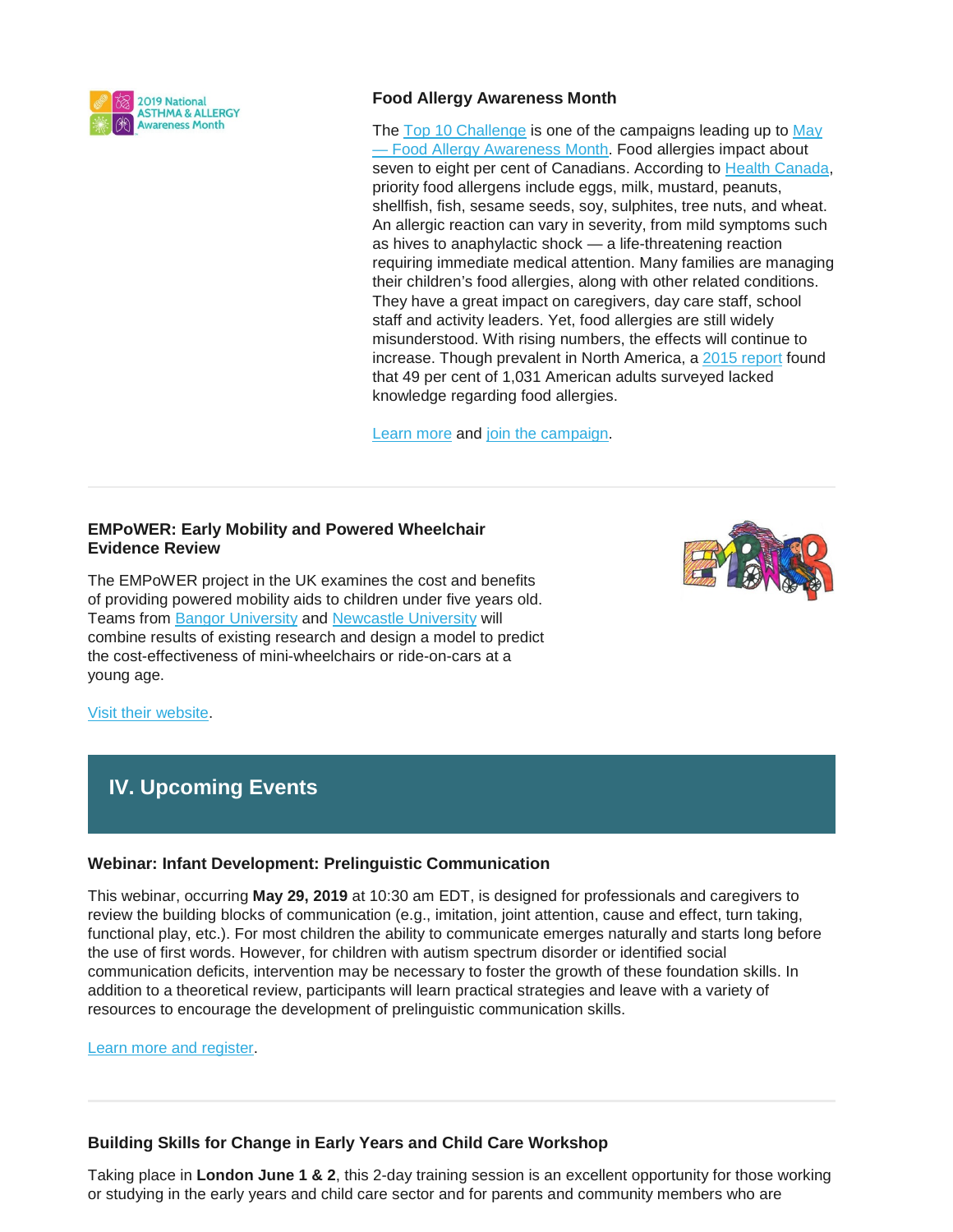interested in taking up an active role in their communities and in the Professional Pay campaign. The curriculum includes:

- Gaining self-confidence to tell your story/speak your mind to motivate others.
- Recruiting and retaining members of your community/program to work towards a common goal.
- Building strong Communities of Practice (CoP) that foster leadership among ECEs, staff and parents.
- Strategizing in a CoP setting and on tactics that build power and move decision makers.

Contact [the Association of Early Childhood Educators of Ontario](https://www.aeceo.ca/contact_us) at [info@aeceo.ca](mailto:info@aeceo.ca) to learn more.

## **OMSSA Webinar: Millennials and the Multi-Generational Workforce**

In 2019, human and social service professionals find themselves leading and working with five different generations at the same time. While inspired and intrigued by different approaches to problem-solving and communication, the reality is that we are often puzzled by the "how" and "why" of other generations. Join this webinar from the Ontario Municipal Social Services Association on **June 4, 2019 at 11am** to learn more about the generations that make up today's work-force, as well as the clients you serve! Find out the latest strategies that you can use to navigate the new norm!

[Learn more.](https://omssa.com/webinar-millennial-workforce.php)

## **Healthy Eating in the Early Childhood Setting**

In a three part workshop series occurring **between June 4 and 18, 2019 in Mississauga**, [the Nutrition](https://opha.on.ca/What-We-Do/Programs/Nutrition-Resource-Centre.aspx)  [Resource Centre](https://opha.on.ca/What-We-Do/Programs/Nutrition-Resource-Centre.aspx) has collaborated with Region of Peel - [Peel Public Health](https://www.peelregion.ca/health/) and [the Child Development](https://cdrcp.com/)  [Resource Connection Peel](https://cdrcp.com/) to educate child care providers on the importance of healthy eating in the early years. In these two hour sessions during June and July, participants will learn about:

- The importance of developing healthy habits in the early years;
- Their role in supporting children to eat well;
- Strategies and activities to teach children about where their foods come from; and,
- How to incorporate healthy, local food into child care menus and meal plans.

Learn more and register:

- [For licenced child care centre providers](https://opha.us3.list-manage.com/track/click?u=523bec72fbd3002744594cd6a&id=ae8c775660&e=784d9e4e9f)
- [For home child care providers](https://opha.us3.list-manage.com/track/click?u=523bec72fbd3002744594cd6a&id=bd169db0a9&e=784d9e4e9f)



## **PHO Grand Rounds: Pathways to Resilience: Nine Ways Families, Schools, and Communities Nurture a Child's Well-being**

In this webinar, taking place on **June 11, 2019**, Dr. Michael Ungar uses examples from his clinical practice and research collaborations to explore the nature of children's resilience. His work challenges us to think about resilience as something nurtured rather than something innate. In this presentation, Dr. Ungar will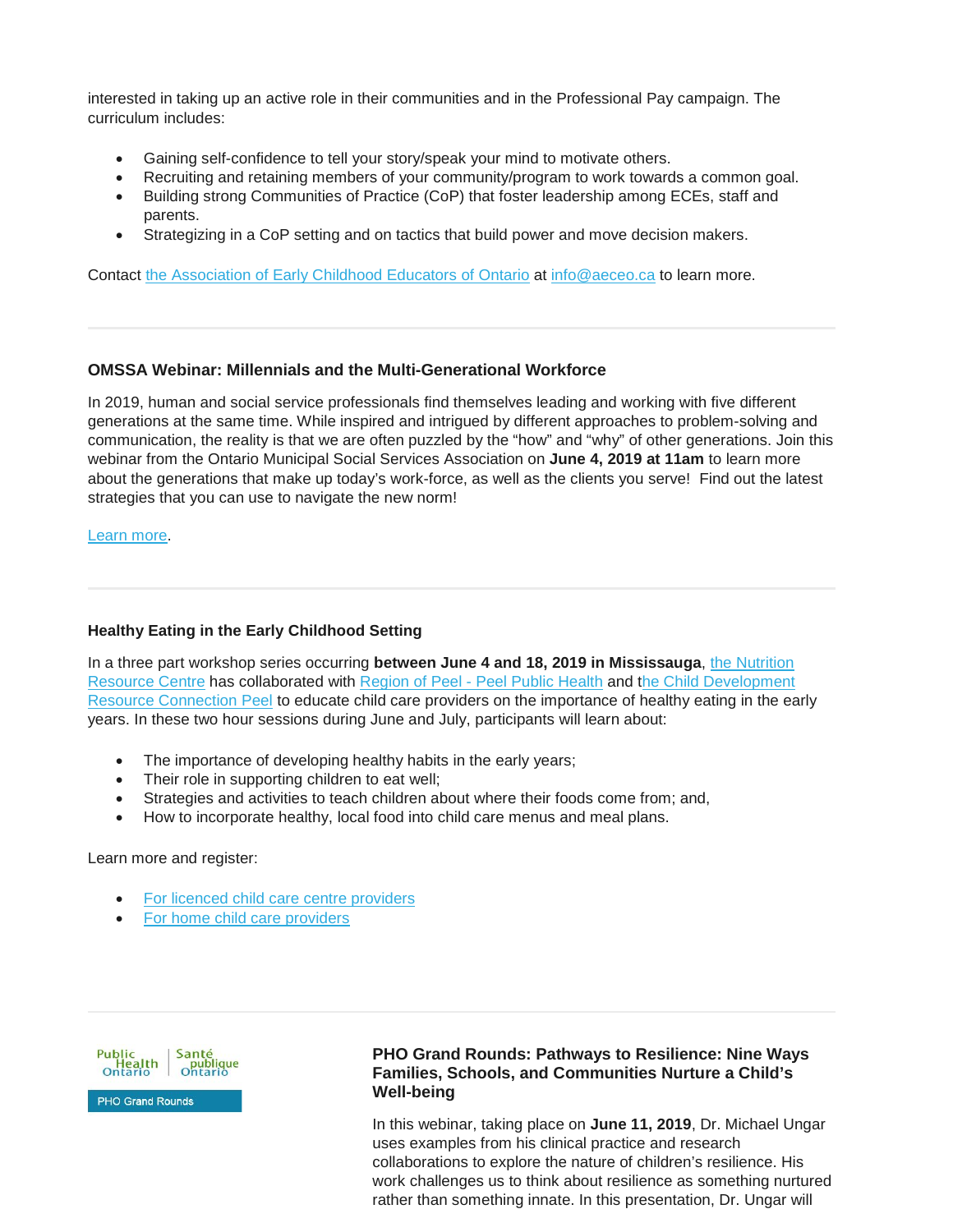provide nine practical strategies that parents, caregivers, health professionals and educators need to help children heal, regardless of emotional, psychological or behavioral problems.

[Learn more and register.](https://www.eventbrite.ca/e/pho-grand-rounds-pathways-to-resilience-nine-ways-families-schools-and-communities-nurture-a-childs-tickets-61440998681?recipientid=contact-51e87f1fb2c2e41191f10050569e0009-eabe9808beaf4d0e8324ab444fecb954&_cldee=bC5jaG9xdWV0dGVAaGVhbHRobmV4dXMuY2E%3D&esid=39c74303-2b70-e911-84df-0050569e0009)

## **Speaking of resilience...**

Are you looking for ways to help children become more confident? Handle everyday frustrations better? Bounce back from life's challenges and thrive? Become resilient youths and adults? Check out our Building Resilience resources:

- The booklet for parents and service providers in [English](https://resources.beststart.org/product/k35e-building-resilience-booklet-parents/) and [French.](https://resources.beststart.org/product/k35e-building-resilience-booklet-parents-en/)
- The ready-to-use workshop in [English](https://resources.beststart.org/product/k50e-building-resilience-in-young-children-workshop/) and [French.](https://resources.beststart.org/product/k50f-batir-resilience-jeunes-enfants-atelier-en/)



## **Summer Institute 2019 – Accounting for Quality**

The [16th Annual Summer Institute on Early Childhood Development](https://www.oise.utoronto.ca/atkinson/Events/2019_Events/Summer_Institute_2019_-_Keynote_Iram_Siraj.html) will take place in **Toronto** on **June 17th, 2019**. Iram Siraj, Professor of Child Development and Education at the University of Oxford will present Fostering Effective Early Learning through Professional Development at our 16th annual Summer Institute. In addition to her keynote presentation, Professor Siraj will lead a workshop on Developing the whole child through movement play: Using the MOVERS guide to improve the quality of physical well-being. Please visit our webpage for abstracts on both presentations, and a detailed Bio of Professor Siraj.

[Learn more.](https://www.oise.utoronto.ca/atkinson/Events/2019_Events/Summer_Institute_2019_-_Keynote_Iram_Siraj.html)



## **Cultural Awareness Training Sessions**

Offered by [Nogojiwanong Friendship Centre](https://www.nogofc.ca/) in Peterborough, the CAT (Cultural Awareness Training) sessions are meant to provide an awareness about Indigenous people in Canada. Participants will have the opportunity to increase their knowledge, skills of the history, experiences, and events which have influenced the relationship of Indigenous people in Canada. The Indigenous population in Canada is the fastest growing population, the youngest, but also the most overrepresented population in the justice and child welfare systems. The goal of this workshop is to develop a knowledge base on Indigenous lived experiences and be able to support those individuals who are seeking your help and/or support. Many dates are offered **between June 25, 2019 and March 31, 2020**.

[Learn more and register.](https://www.eventbrite.ca/e/cultural-awareness-training-tickets-59948914818)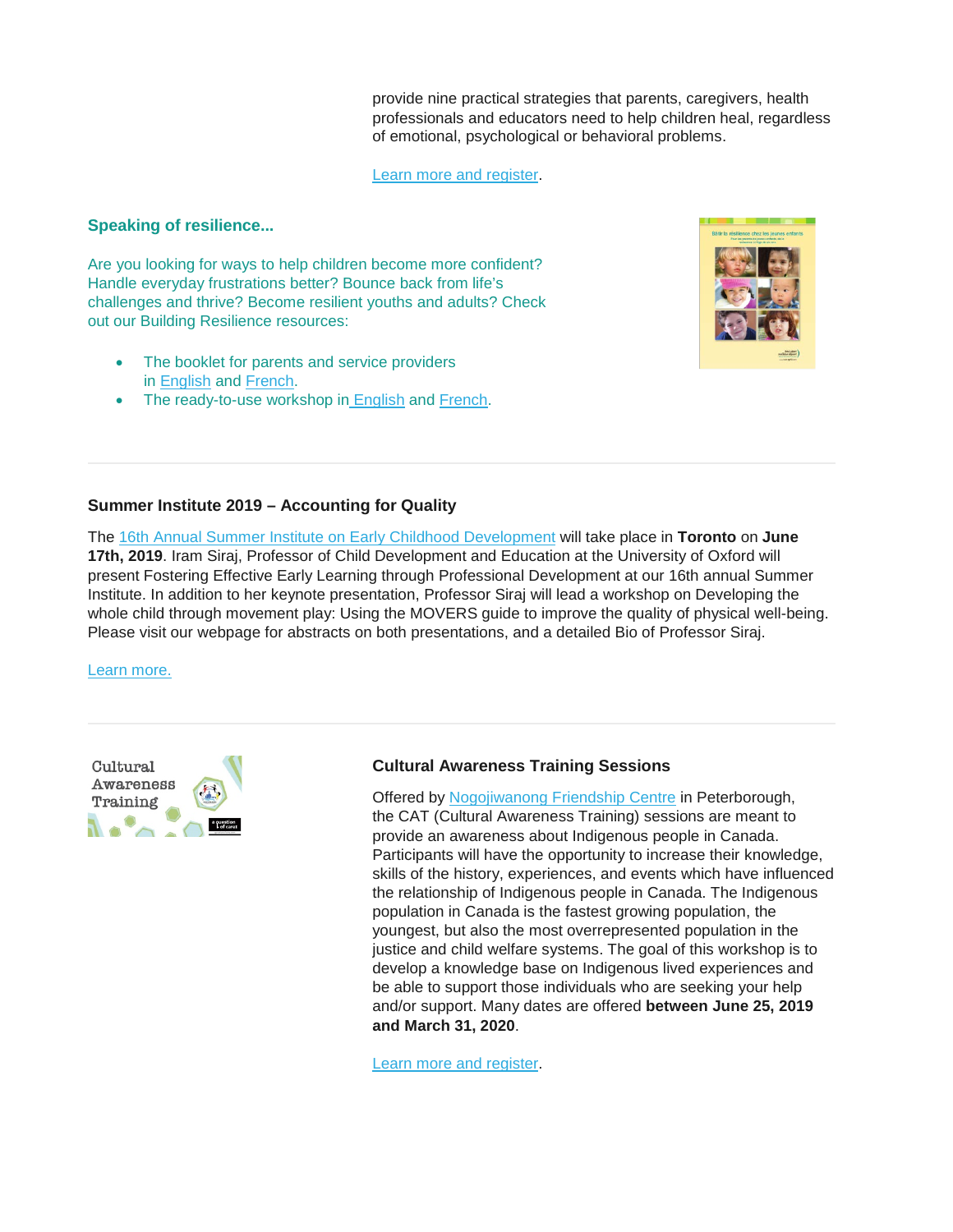## **Would you like to build up on this?**

Have a look at our manuals and ready-to-use workshops intended for Indigenous communities. See for example:

- [Atuaqsijut: Following the Path Sharing Inuit Specific Ways](https://resources.beststart.org/product/k84a-atuaqsijut-inuit-manual/)
- [Planning a First Nations Workshop for Parents](https://resources.beststart.org/product/k66a-planning-a-first-nations-workshop-for-parents-guide/)
- [Taking Care of Our Children:](https://resources.beststart.org/product/k67a-taking-care-of-our-children-childrearing-first-nations-workshop/) Parent Workshop on Childrearing in First Nations Families and Communities
- [Zhi-gid-minaan Nda-nii-jaan-sag –](https://resources.beststart.org/product/k47a-growing-together-with-our-children-guide/) Growing Together with [Our Children,](https://resources.beststart.org/product/k47a-growing-together-with-our-children-guide/) A manual on how to provide a First Nations parent workshop on the topic of parent child attachment.
- [Open Hearts, Open Minds: Services that are Inclusive of](https://resources.beststart.org/product/j15e-services-inclusive-first-nations-metis-inuit-families-report/)  [First Nations, Metis and Inuit Families](https://resources.beststart.org/product/j15e-services-inclusive-first-nations-metis-inuit-families-report/)





## **Conference - Child Development Update**

On **November 22-23, 2019 in Toronto**, [the Continuing](https://www.cpd.utoronto.ca/)  [Professional Development unit at the Faculty of Medicine in](https://www.cpd.utoronto.ca/)  [Toronto](https://www.cpd.utoronto.ca/) is offering *the Child Development Update*, a 2-day conference that will enhance the clinicians' understanding of the link between current developmental paediatric research and its translation into clinical paediatric practice; new skills in clinical assessment and management of developmental disorders, and upto-date developments in the basic science and clinical research relevant to child development and diagnosis and treatments. Additional details about this conference can be reviewed at <https://www.childdevelopmentupdate.com/>

# **V. Resources**



## **Outdoor Play, a New Topic in the Encyclopedia**

Children are hard-wired to need nature and to play in their natural environments. Yet, did you know that compared to the 70s, children today are spending 50% less time engaged in outdoor play? Why do you think that is? Read all about this new topic and find out what we know about it and what can be done to promote the value of outdoor play. Let's make sure our children start playing outdoor a lot more!

[Learn more](http://suivi.lnk01.com/c/443/14bcb19e2352beabec1002dc4f79e584dcca943318ec6c15aeb25b06b29c7dca) and [download the information sheet.](http://suivi.lnk01.com/c/443/14bcb19e2352beabec1002dc4f79e584dcca943318ec6c152c3680b69c22f6a5)

*Note: if this topic interests you, watch [LOOP Junior's](https://fallsloop.us14.list-manage.com/track/click?u=2c6611109dd93b6c70f4aee89&id=32182248c8&e=2dac09a144) recorded [webinar on Risky Play!](https://fallsloop.us14.list-manage.com/track/click?u=2c6611109dd93b6c70f4aee89&id=a22eeab25b&e=2dac09a144)*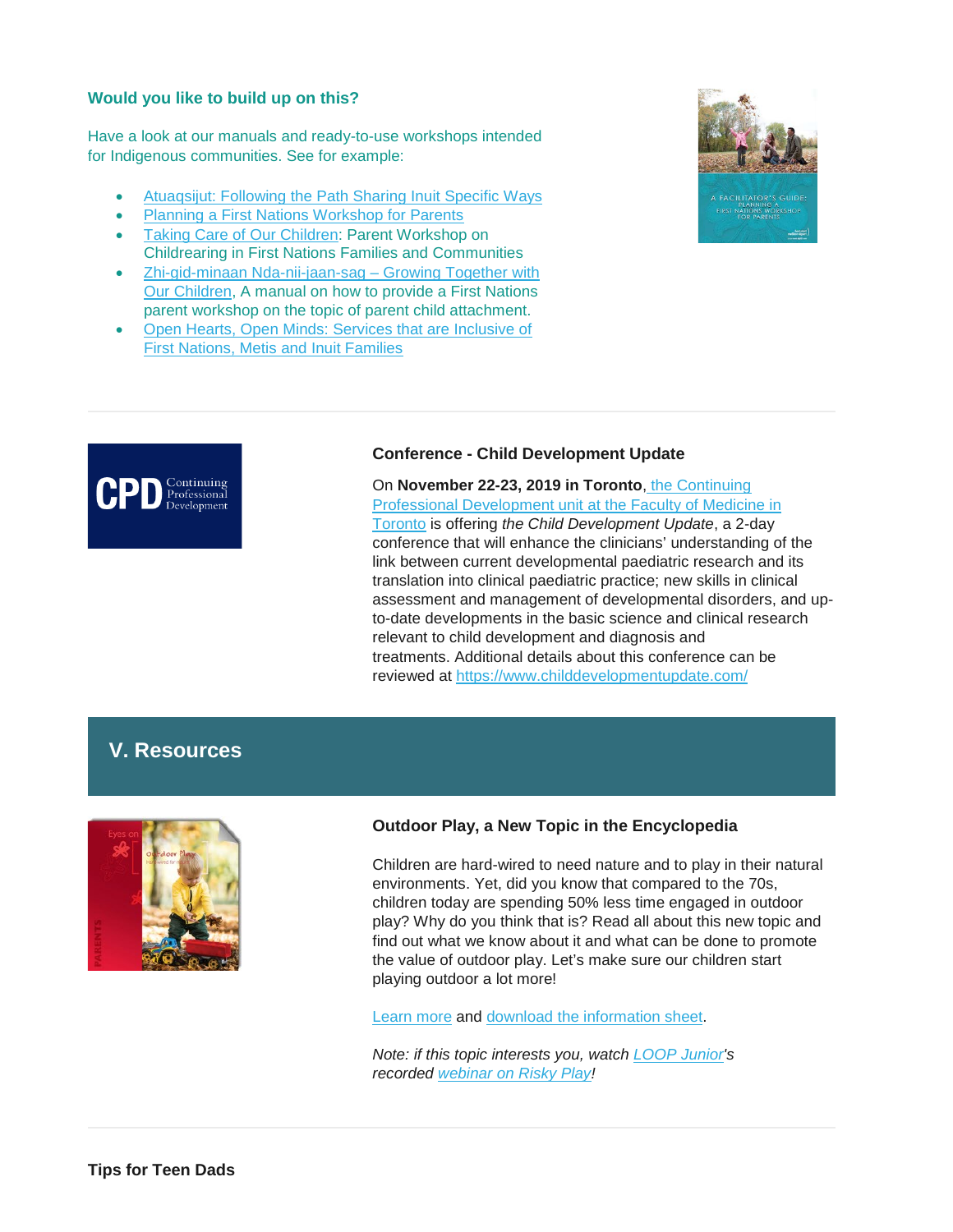Teenage fathers may not have planned to have children at this stage in their lives, but it doesn't mean that they can't be good dads. Being a father is challenging at the best of times, and can be especially challenging when you are a teenager. Teenage fathers are dealing with the challenges of transitioning into adulthood and adjusting to parenthood at the same time. This blog post from [BC Council for Families](https://www.bccf.ca/) offers tips to teenage fathers to help them be the best father they can be.

[Read more](https://www.bccf.ca/bccf/blog/tips-for-teen-dads/) and [purchase brochures.](https://shop.bccf.ca/catalogue/teen-dads-your-baby-needs-you_364/)

## **Podcast: Supporting Families Going Through Postpartum Depression**

Building real parent-teacher relationships is so important at a child care center. This episode features Amanda Munday, owner of The Workaround, a coworking space in Toronto that supports working parents and author of Day Nine: A Postpartum Depression Memoir. She talk about her journey into motherhood as well as her experience with postpartum depression. She also shares how she challenges her team of educators to be curious and get to know their families on a personal level.

## [Learn more.](https://go2.himama.com/dL0XA0VSnD0HH00Z4m000Q0)

Listen to [other podcasts from Himama](https://www.himama.com/the-preschool-podcast) such as:

- **[Early Learning Leadership For All Levels](https://blog.himama.com/preschool-podcast-lori-buxton/?utm_source=newsletter&utm_medium=email&utm_campaign=newsletter_04302019&mkt_tok=eyJpIjoiTWpCa01qVmhNR0V3WkRFeCIsInQiOiJCaThWRTZLZURibDFUTmlib205OEdoMUtycVlYV2hrZlwvWHhTU1UyMGRRdzZoZzJ6K3JON2ZFS0FMeWlSUTA3cnN3VGVnRE5KUCtIbFhMZXUwdVMxUEc2allHSmxZZVV5TVwvN0NXSUJnNWVtTTJkTVdGRXM5b3dBNERxK050RzJtIn0%3D) ("If there is one** single person following you, watching what you do, taking their cues and clues from you, then you're a leader. And it doesn't matter whether that person's two foot tall or six foot tall or anywhere in between.")
- [Supporting Play-Based Learning Globally](https://go2.himama.com/Y0L4q0bSA00DH000XZQ0HH0)

# **TED Talk: How Does Income Affect Childhood Brain Development?**

Neuroscientist and pediatrician Kimberly Noble is leading the Baby's First Years study: the first-ever randomized study of how family income changes children's cognitive, emotional and brain development. She and a team of economists and policy experts are working together to find out: Can we help kids in poverty simply by giving families more money? "The brain is not destiny," Noble says. "And if a child's brain can be changed, then anything is possible."

[Watch the video.](https://www.ted.com/talks/kimberly_noble_how_does_income_affect_childhood_brain_development?utm_source=newsletter_daily&utm_campaign=daily&utm_medium=email&utm_content=button__2019-04-02)

## **On a similar topic...**

You can learn more about the unexpected effects of poverty on future and new families, and what you can do to help them, in the Poverty category of the Best Start resource platform: [https://resources.beststart.org/product](https://resources.beststart.org/product-category/resources/poverty/)[category/resources/poverty/](https://resources.beststart.org/product-category/resources/poverty/)



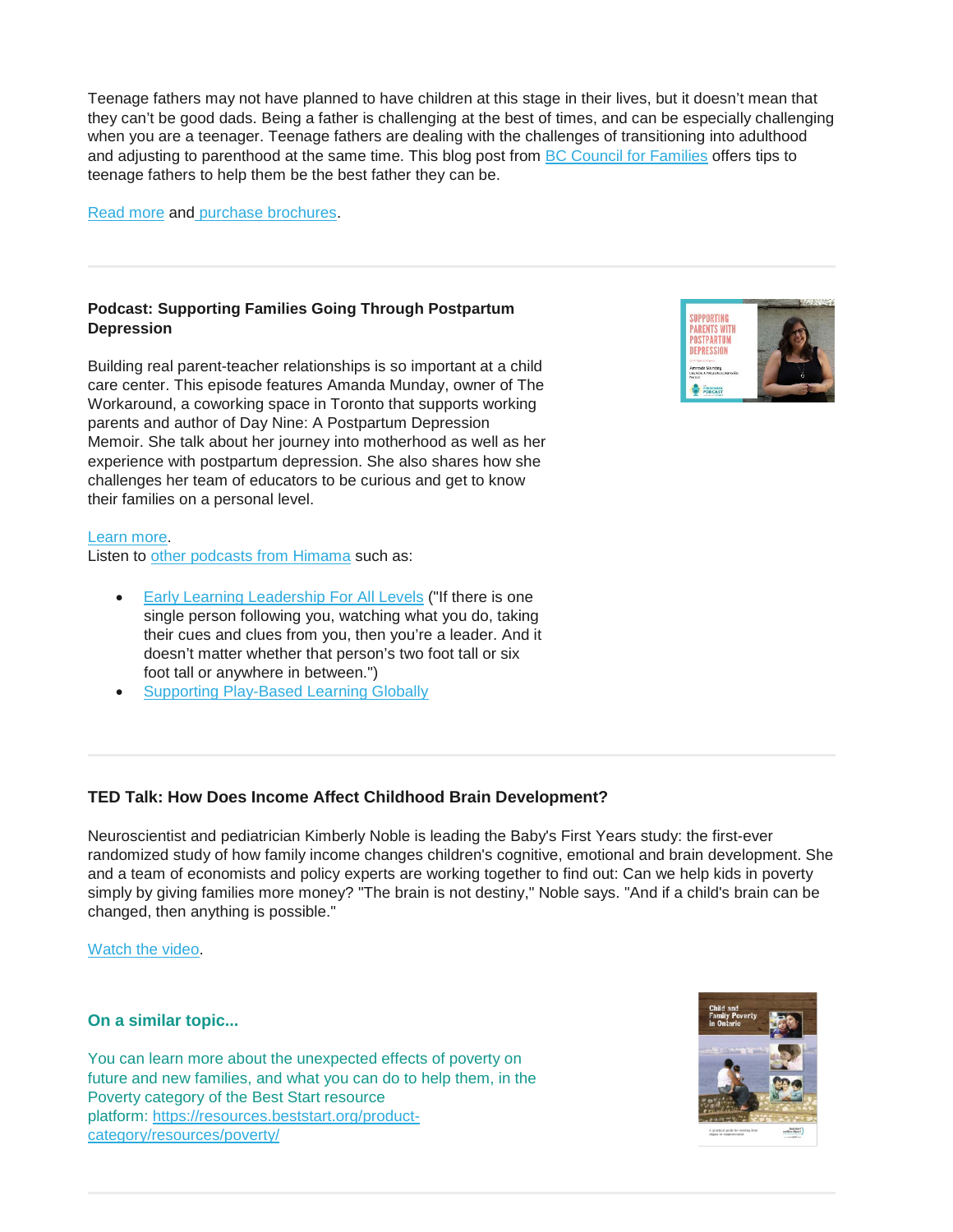## **New Online Module from NAEYC: Serious Fun!**

Expand your knowledge of guided play! This self-paced online module is based on the National Association for the Education of Young Children (NAEYC) (In the US)'s newest publication, *Serious Fun: How Guided Play Extends Children's Learning*, and offers guidance on ways to incorporate meaningful play opportunities into rigorous and developmentally appropriate classroom practices.

[Access the course.](https://www.naeyc.org/resources/pd/online-learning/serious-fun)



## **AllergyCheck**

People worried that they or their children might be suffering from an undiagnosed food allergy have a new tool to help them figure out if they should see a specialist. [The free Allergy Check](https://allergycheck.ca/#/Home)  [website](https://allergycheck.ca/#/Home) lets users enter various symptoms and provides them with information about potential causes, including whether further advice should be sought from an allergist -- all in just a few clicks. It also offers general resources around food allergies. It was conceived mostly as a way to help people tell the difference between an allergy and a food intolerance before making a potentially unnecessary visit to a doctor.

[Learn more](https://www.ctvnews.ca/health/new-online-tool-helps-shine-light-on-food-allergy-concerns-1.4402991) and [visit the website.](https://allergycheck.ca/#/Home)



# **Refugee Rights in Ontario** Information for front-line workers

[Community Legal Education Ontario \(CLEO\)](https://www.cleo.on.ca/en) produces clear, accurate and practical legal information to help people understand and exercise their legal rights. One of their website. Refugee Rights in Ontario, is for front-line workers and advocates who work with refugee claimants and others who have questions about their immigration status in Canada.

[Learn more.](https://refugee.cleo.on.ca/en/refugee-rights-ontario)



## **Family Engagement Resource Guide**

The [Ontario Centre of Excellence for Child and Youth Mental](http://www.excellenceforchildandyouth.ca/)  [Healthp](http://www.excellenceforchildandyouth.ca/)rovide expert support, guidance and advice throughout the process of building relationships and partnerships with families and will help you to engage meaningfully with families in your community to bring these practices to life. This guide provides information and resources to support meaningful family engagement practice in your child and youth mental health organization. It has been co-created by [Parents for Children's](http://www.pcmh.ca/)  [Mental Health \(PCMH\).](http://www.pcmh.ca/) The guide shares what the evidence says works (and doesn't work) to help guide you as you work to integrate family voice and establish meaningful partnerships with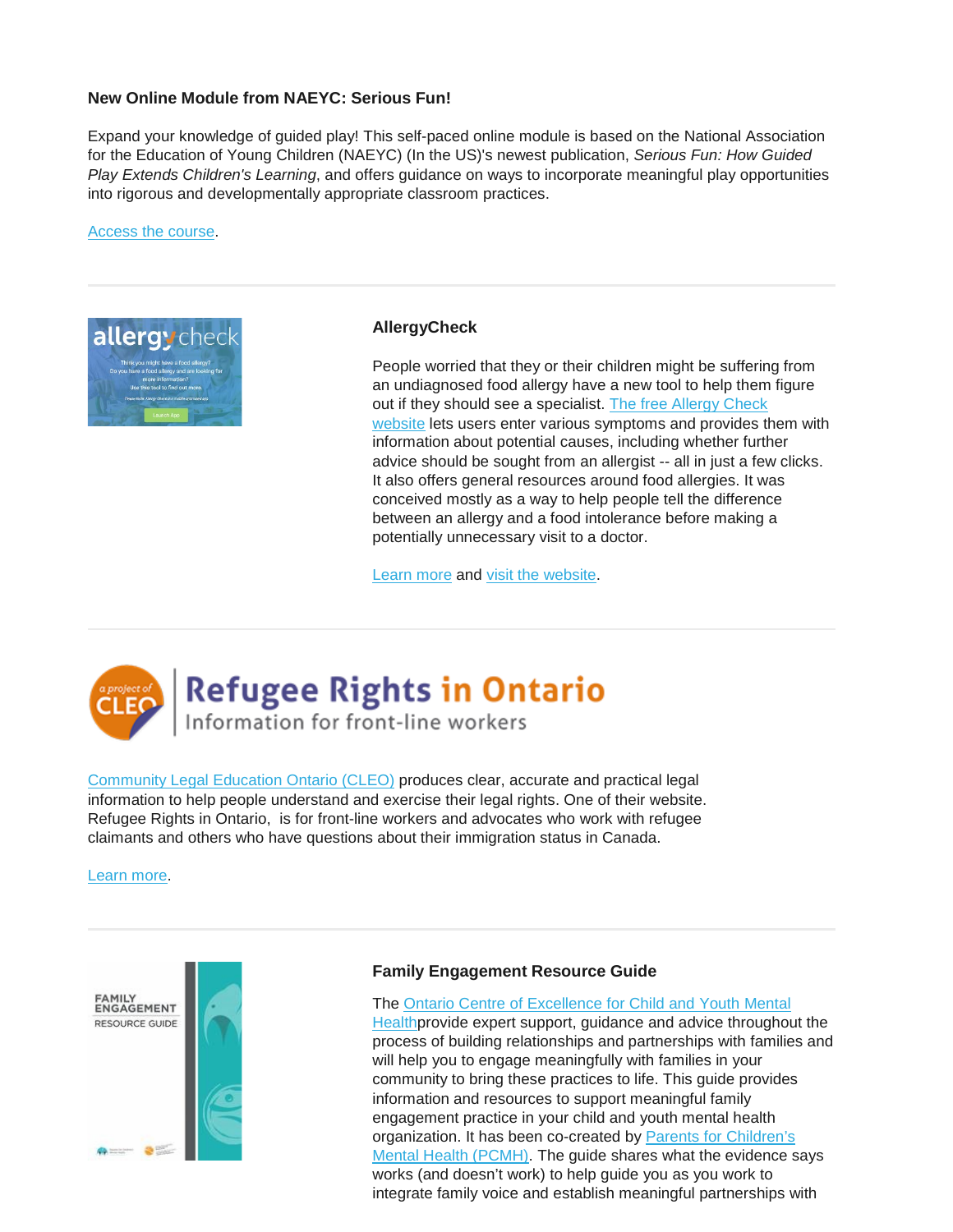families at all levels of your agency.

[Access the guide.](http://www.excellenceforchildandyouth.ca/resource-hub/family-engagement-resource-guide)

# **The PREP Online Module is here!**

[Pathways and Resources for the Engagement and Participation](http://r20.rs6.net/tn.jsp?f=001meGzRXi_Qmk9pIgpADBWBhT2m7Ee7ooeUvjcmCBNLyZeUDcv8bfrFHXD3QSAp50VaxCJuZRYFxxRQqfBFXysOR3FE1WdA-XLEdigMX_0-OszFVPmrQeBUEmgVfplzbBJ5rNkL_sLKcHIPTsFry7tstgfUOq6Lru2BYPcxV0Im08=&c=YX39I9tY3ZTTIcOI7lr2cXIzW3eU7dM95rBF92Jy-mmIcpFQwZvxfg==&ch=R5sH-fma1fiPtNBevXPpCbG2QXBCR91Nz3DfbSyIZP1I84o8w3MbJA==)  [\(PREP\)](http://r20.rs6.net/tn.jsp?f=001meGzRXi_Qmk9pIgpADBWBhT2m7Ee7ooeUvjcmCBNLyZeUDcv8bfrFHXD3QSAp50VaxCJuZRYFxxRQqfBFXysOR3FE1WdA-XLEdigMX_0-OszFVPmrQeBUEmgVfplzbBJ5rNkL_sLKcHIPTsFry7tstgfUOq6Lru2BYPcxV0Im08=&c=YX39I9tY3ZTTIcOI7lr2cXIzW3eU7dM95rBF92Jy-mmIcpFQwZvxfg==&ch=R5sH-fma1fiPtNBevXPpCbG2QXBCR91Nz3DfbSyIZP1I84o8w3MbJA==) is an evidence-based intervention that encourages and empowers children, youth and adults with disabilities to participate in any activity they choose, whether at home, school, work or in the community. The PREP intervention focuses on changing the environment (including physical, social, attitudinal and institutional elements) to meet the person's abilities and needs, and on building capacity through coaching. Available at the cost of 99 CAD, the PREP modules include :

- Videos that explain the PREP intervention approach and show therapists using it with clients.
- Detailed scenarios that walk you through each of the intervention steps for actual participation goals.
- Easy-to-download forms to guide your assessment and intervention, plus examples of environmental modifications.

# [Purchase the online module.](http://r20.rs6.net/tn.jsp?f=001meGzRXi_Qmk9pIgpADBWBhT2m7Ee7ooeUvjcmCBNLyZeUDcv8bfrFPTLkXyKkSzIpx1x0fSIyH90lfFkwloeeRKW-MYYi3OfuIH85sm2A1s_8FnOxnf3Y4_UvOnEQl3428gVHcMPjW_nmKUH2oNODpABPfKrQk4G7RHh_eZjIVrcwWsLICkvt3f9jHu2AG19sHGmi6bcz7k=&c=YX39I9tY3ZTTIcOI7lr2cXIzW3eU7dM95rBF92Jy-mmIcpFQwZvxfg==&ch=R5sH-fma1fiPtNBevXPpCbG2QXBCR91Nz3DfbSyIZP1I84o8w3MbJA==)



by/par health nexus santé

180 Dundas Street West, Suite 301, Toronto, ON M5G 1Z8 Telephone: (416) 408-2249 | Toll-free: 1-800-397-9567 | Fax: (416) 408-2122 E-mail: [beststart@healthnexus.ca](mailto:beststart@healthnexus.ca?subject=Contact%20Us)

> [Subscribe to this bulletin](mailto:mnchp@healthnexus.ca?subject=Unsubscribe%20to%20MNCHP%20bulletin%20and%20network) [Unsubscribe from this list](mailto:mnchp@healthnexus.ca?subject=Unsubscribe%20to%20MNCHP%20bulletin%20and%20network)

[Learn more about MNCHP Network](http://lists.beststart.org/listinfo.cgi/mnchp-beststart.org) [Submit items for MNCHP Bulletins](mailto:mnchp@healthnexus.ca) [Manage your subscription and access the archives](http://lists.beststart.org/listinfo.cgi/mnchp-beststart.org)

# **Stay connected!**

• **[Click4HP](https://listserv.yorku.ca/archives/click4hp.html)** is an international dialogue on health promotion. Participants exchange views on issues and ideas, provide leads to resources, and ask questions about health promotion.